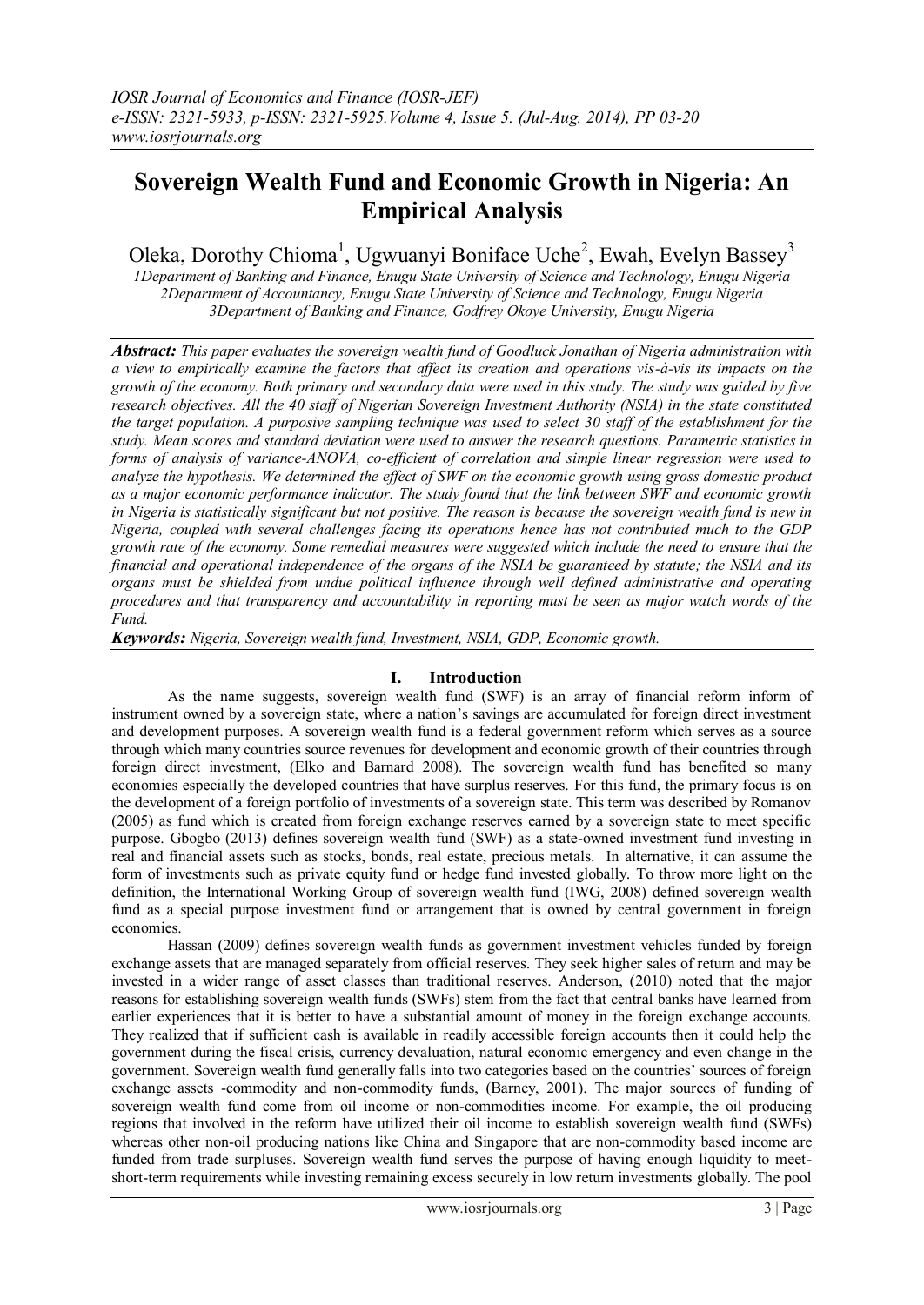of sovereign wealth fund cash is usually separated from currency and liquidity management (Lam and Rossi, 2001; Kottler and Lei; 2011). Jen, (2007) noted that the key traits of sovereign wealth fund (SWFS) include high foreign currency exposure, lack of explicit liabilities, high risk tolerance and long investment horizons. The sovereign wealth fund investment choices and asset allocation strategies may create negative financial implications worldwide, for example, increasing investment in risky businesses for high returns may reduce liquidity issues in market for low risk businesses or less inclined investment strategy for high technology, research and developmental based industry in the investee country, (Fernandez and Eschweiler, 2008). Thus, growth and investment strategy of sovereign wealth fund has influence on their industries and markets considering their bilateral relations and how much investment sovereign wealth funds would allocate considering the risk and return balance. Now, the question is, how can SWF act as a catalyst and channel for economic growth in Nigeria owning to the fact that it has just been newly created?

Ventures, (2013) noted that the Nigerian Sovereign Investment Authority (NSIA) has just been newly created to manage the Nigeria sovereign wealth fund from excess oil reserve. The sovereign wealth fund was founded for the purpose of managing and investing these funds on behalf of the federal government of Nigeria. The sovereign wealth fund was set up by the Nigeria Investment Authority Act (NIAA) which was signed in March 2011 and it commences full operations in October 2011. It is intended to invest the savings gained on the difference between the budgeted and actual market prices for oil to earn return that would benefit future generations of Nigerians (Gbogbo, 2013). The fund was allocated an initial \$ 1 billion USD in seed capital. To buttress this, Ujah (2013) noted that the initial fund to be managed by Nigerian Sovereign Investment Authority should be the equivalent of the sum of USD \$1 billion, contributed by the three levels of government in Nigeria – the federal the state and the municipal council. Also the Act provides that subsequent funding shall be derived from residual funds from the federation account provided that the derivation portion of the revenue allocation formula is not included as part of the funding. The Nigeria's sovereign wealth fund is comprised of three distinct funds known as windows, each with specific investment and development objectives. 85 percent of the fund would be distributed among the three windows with an initial 15 percent of \$150 million remaining unallocated to be assigned to any of the three funds as needed in the future. The funds will be invested in various securities across border and the stabilization fund was allocated an initial 20% while 40% each went to the future generation and the Nigeria infrastructure funds .The SWF pools of money are derived from a country's reserves which are set aside for investment purposes that will benefit the country's economy and citizens.

Ujah (2013) postulated that the funding for a sovereign wealth fund comes from central bank reserves that accumulate as a result of budget and trade surpluses, and even from revenues generated from the exports of natural resources. To add to these, Gbogbo (2013) noted that the sovereign wealth funds (SWFs) are equally established out of balance of payment surpluses, official currency operations, the proceeds from privatizations, fiscal surpluses and receipt from commodity exports. Most SWFs are funded by revenues from commodity exports or from foreign exchange reserves held by central bank. Some sovereign wealth funds may be held by a central bank, which accumulated the funds in the courses of its management of a nation's banking system; this type of fund is usually of major economic and fiscal importance. Other sovereign wealth funds are simply the state savings that are invested for an expected return and this may not have a significant role in fiscal management. However, the types of acceptable investments included in each SWF vary from country to country, countries with liquidity concerns limit investments to only very few liquid public debt instruments while countries with high liquidity profile diversify extensively, (Ujah 2013).

# **Statement of the Problem**

This study was designed to examine sovereign wealth fund, its ownership structure, challenges, sources of funding, the perceived benefits to the Nigeria economy and the factors affecting its sustainable growth and performance. The worries of this study are vast; in the first place, Nigeria has spent more than half a century after the discovery of crude oil in commercial quantities without establishing a sovereign wealth fund. The costs of this delay in creating SWF to the country in terms of financial, social, economic, human development, revenue generation are quite enormous and cannot be accurately quantified. Secondly, the fact that there is drop in the price of oil revenue have created additional fiscal challenges for the federal government, thereby affecting the allocation of cash to the sovereign wealth funds and this would affect its performance hence a wrong impression as per expected outcomes. More serious is the fact that Nigeria just created her own sovereign wealth fund in 2011; hence the scope covers only three years and this might jeopardize our findings as per its contribution to the economy as it is still new in Nigeria. In support of this, Gbogbo (2013) lamented that despite the increased interest of governments, analysts, central bankers, academics and other SWFs stakeholders, the literatures on SWF are scarce and still in their infancy stage in Nigeria. Moreover, while there are myriads of studies on the effects of sovereign wealth fund on developed economies, there is paucity of studies on the effects of it in developing countries in which Nigeria is one of them. Sequel to this, the long-run real effects of sovereign wealth fund on the economy have long remained controversial and ambiguous in Nigeria. Indeed,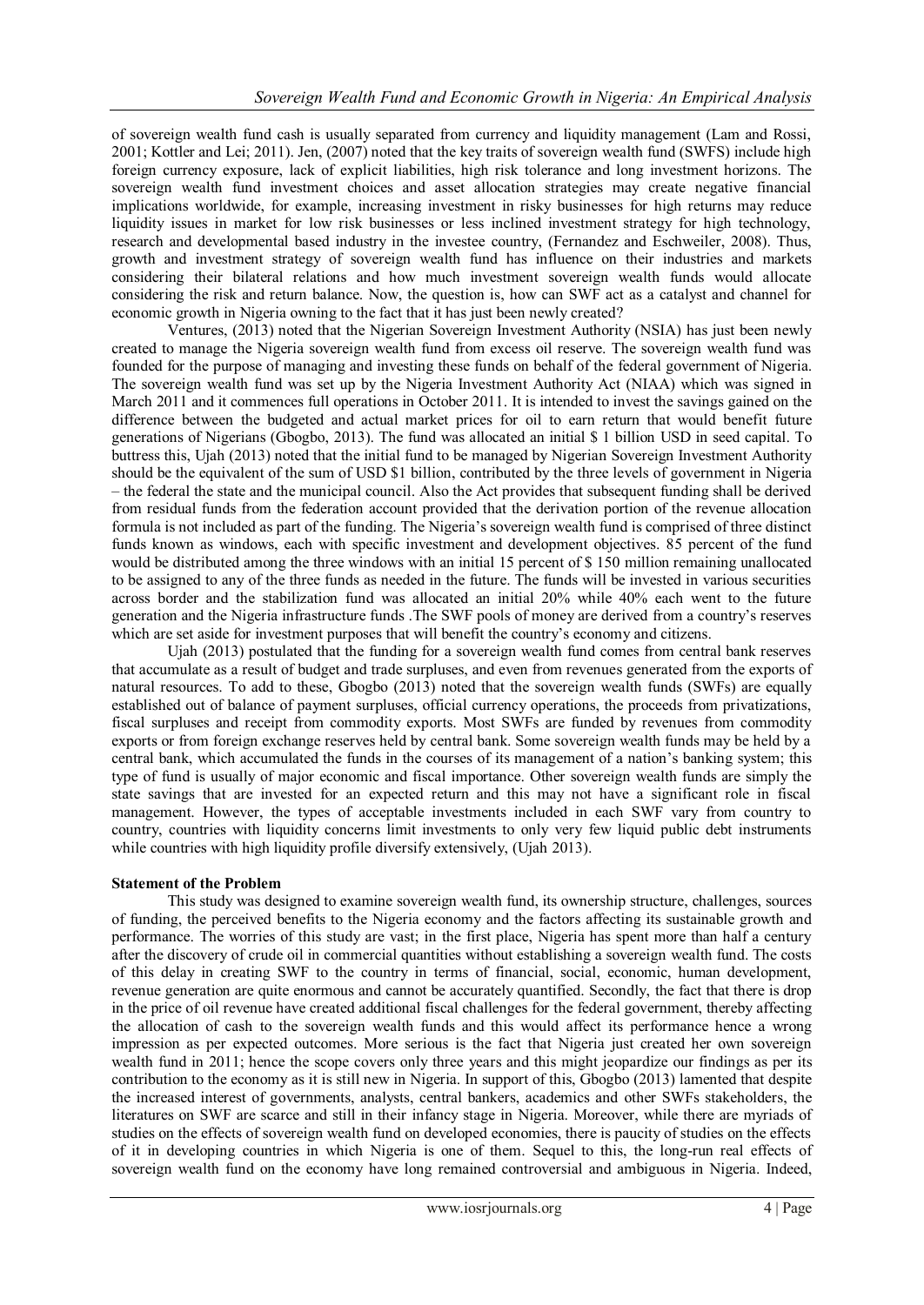ascertaining the empirical relevance of the implications of sovereign wealth fund is an important step in assessing both the long/short run costs and the perceived benefits of it to the economy in particular and Nigerians in general. Thus, this study aims to fill a gap, as the handful of empirical studies in this area is USA and European based. Specific empirical evidence from the developing countries is crucial since the developed economies experiences cannot be automatically applied to the emerging environment like Nigeria, hence this study.

#### **Objectives of the Study**

In line with the problems stated above, the main objective of this study was to examine sovereign wealth fund investment, its operations and impacts on the growth of Nigerian economy. Other specific objectives are:

- 1. To ascertain the ownership structure of the Nigerian SWF
- 2. To ascertain its sources of funding in Nigeria.
- 3. To explore the purposes and perceived benefits of sovereign wealth fund
- 4. To find out the challenges that faced the creation of SWF in Nigeria
- 5. To determine the relationship between SWF and economic growth in Nigeria.

#### **Research Questions**

The study sought answers to the following research questions:

- 1. What is the ownership composition of SWF in Nigeria?
- 2. What are the sources of funding available for sovereign wealth fund in Nigeria?
- 3. What are the perceived benefits of sovereign wealth funds in Nigeria?
- 4. What were the challenges that faced the creation of SWF in Nigeria?

5. To what extent has the creation of sovereign wealth fund impacted on the growth of Nigerian economy?

#### **Research Hypothesis**

There is no significant relationship between sovereign wealth fund (SWF) and economic growth (GDP) in Nigeria.

#### **Theoretical Framework of Sovereign Wealth Fund Investment Authority**

In this study, our discussing of the creation of sovereign wealth fund is based on a number of theories. These theories will help to give meaning to the prepositions on the ownership structure, organ-gram, operations, perceived benefits, influential factors and performance of sovereign wealth fund investment in Nigeria.

#### **The Creation of the Sovereign Wealth Fund (SWF)**

The creation of sovereign wealth fund can be traced to the emergence of business management theories of sovereign states investment portfolios. In other words, our understanding of the activities, operations and performance of SWFs in the economy can be found in the many and varied models known as foreign business management portfolio theories, (Veljko and Barnard 2008). However, Rozanor, (2006) noted that the theoretical foundations of sovereign wealth funds are underpinned from various subjects in foreign portfolio business management. According to him such theories reveal the identity of sovereign wealth fund in terms of its creation, myth, source of fund, objectives, structure, benefits and impacts on the economy. These theories explain the factors affecting sovereign wealth fund as it impacts on markets and industries as implications of investments made by the fund. The proponents of these theories expressed that the sovereign wealth fund could impact on nation's economic growth through the catalytic effect of adequate fund injection, regulation, prudence and transparency.

The International Trade Theory is one of the business management theories applied in this context which asserts that international trade is an exchange of capital, goods or services between countries. To support this theory, Barney and Hesterly (2008) noted that international trade represents a major share of gross domestic product (GDP) of an economy and that the factors such as industrialization, advanced modes of transportation, languages/currencies differentiation, globalization, growth of multi-national cooperation and outsourcing activities can impact an international trade. In further support of this theorem, Abdullah in his own work (2009) asserted that increasing international trade is required if countries want stable and vibrant economies as to continue and remain afloat with the on-going globalization saga. Without the international trade, countries would have access to limited goods and services produced within their own country and no access to the products or services from other countries around the globe. Now, trade is carried out using international currency system and exchange rates of currencies during each transaction of export and imports. To meet any trade uncertainties within and outside the country, each nation's central bank attempts to reserve the foreign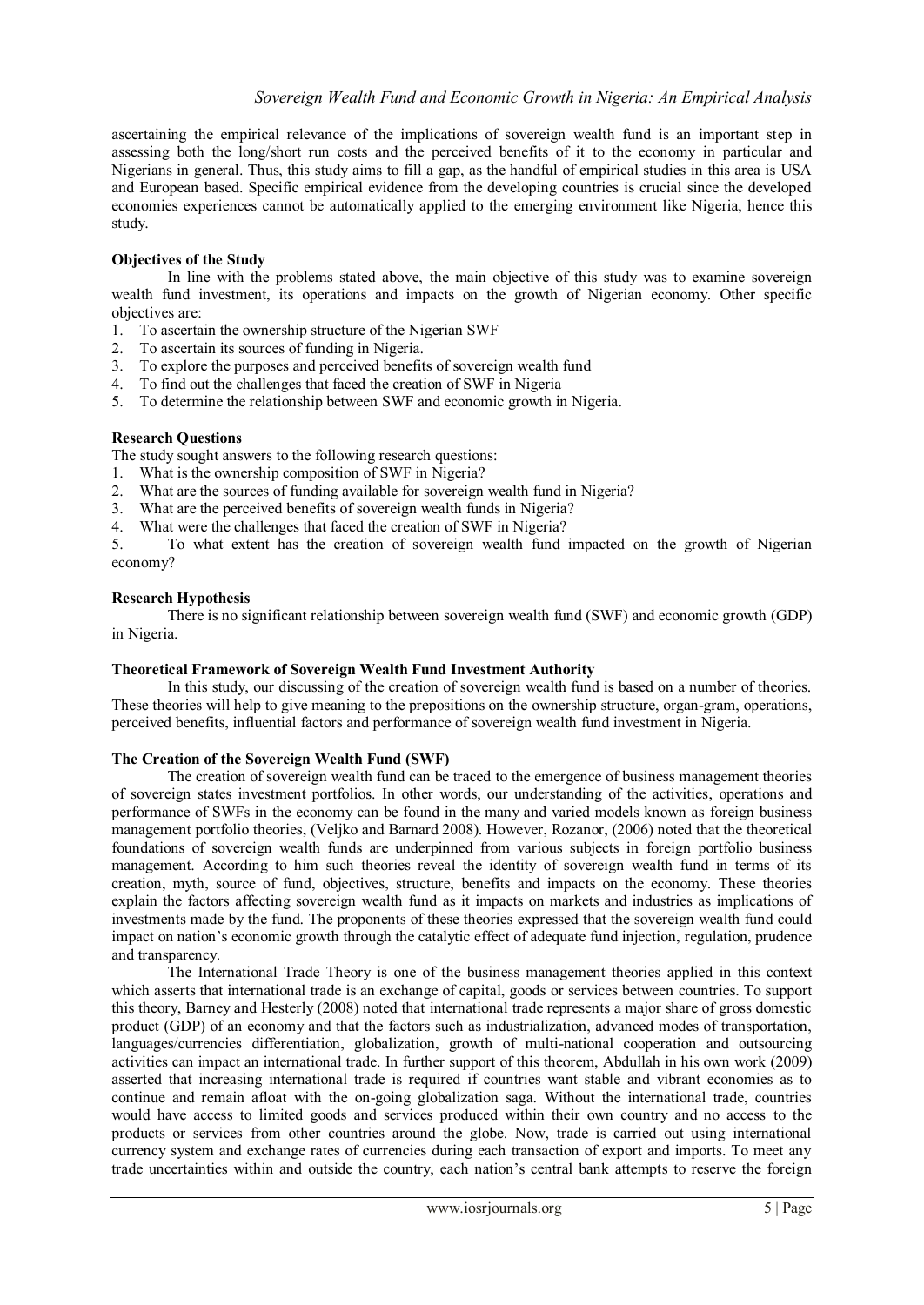exchange earned through the exports revenues as surplus. Today, the international trade mechanism involves currencies, accounts, standards, central banks, trade unions etc. Each country attempts to reserve the foreign currencies earned through the international trade because she wants to be in the stable conditions of her own currency competing with global strong currencies like US Dollar, Euro and British Pounce Sterling. This foreign exchange reserves will enable such a country to meet the import bills payment demand and in case of any emergency arising within and without the country. For this purpose, countries try to hold the current and capital accounts in surpluses within the balance of payments (BOP) system. Alberola (2008) asserts that foreign currency reserves and gold reserves are considered to be the two major sources of economic stability and wealth creation of nations. Thus, countries with excess foreign exchange reserves go for wealth multiplication or creation as to at least secure earnings on their reserves. This is one of the basic purposes countries with surplus wealth set up the sovereign wealth funds. Hence, SWF has its first root in the foreign exchange reserves generated from favorable international trading system of exports and imports made by the country. Thus, accumulation of foreign exchange plays a crucial role in creating an economic climate for the countries where they can set up SWFs. For example, the World's total currency composition of official foreign exchange reserves (COFERs) has increased from 1390 billion USD in 1995 to 9258 billion at the end of 2010 and gold reserves has increased to more than 19800 billion USD, (Barney and Hesterly,2008). Bahgat (2008) noted that the rapid increases in gold and foreign currency reserves are observed after 2002 and this rise in the reserves growth has become an international policy agenda and is viewed from different perspectives, such as financing of fiscal deficits, increasing reserves of developing region economies, sustainability of foreign exchange funds and low returns within and outside the US. This accumulation of foreign reserves through international trade facilitates formed main sources of funding to SWF. Thus, international trade theory explains the creation of SWF and its income sources. On the other hand, international trade theory with financial management formed international economic system which revolves around the global demand and supply of goods, services and money. However wealth creation from trade surpluses have to be balanced between risks and returns with appropriate assets allocation based on the robust investment strategies of foreign investment portfolio.

The next important theorem to look at in this work is the modern portfolio theory which states that when a government accumulates foreign exchange reserves beyond her threshold of required future import bills and liquidity problems, she turns to increase the wealth by investing these surplus foreign exchange reserves in diversified ways in foreign environments thereby having collection of foreign portfolios of investment. In support of this, Rozanor (2010) explained that this theory has given rise to the countries launching sovereign wealth funds for increasing returns through portfolio diversification. When it comes to returns on the investments in general, it has been observed by Madura (2008) that with increase in the expected rate of returns, the level of risk increases as well. This clearly implies that low level of uncertainty or low risk level is proportionate to low rate of return, whereas high level of uncertainty or high risk level is associated with high expected rate of returns. Daniel and Brickman (2001) in their own contribution submit that one of the fundamental assumptions of the modern portfolio theory is that all investments strategies should be categorized into two types: one that maximizes return for a given risk and the other that minimizes risk for an expected return. According to the theory, increase in return or reduction in risk is achieved by allocating investments in different types of assets to create a balanced portfolio known as portfolio diversification equilibrium, (Das and Vander 2010). This holds true in case of SWFs investments where a collection of diversified portfolio of assets as a whole have less risk as compared to an individual asset. The study of Bernstein (2009) revealed that depending on the decision making structure, investment capital availability and targeted returns from the portfolio leads to the risk variegations in sovereign wealth fund investments. For example, investment decisions made by political leaders, domestic equity holders or professional external managers have impacts on the returns on SWFs investments. In his own analysis, Baleen (2010) explained that the implication of the high risk approach by SWFs towards higher returns can cause easy access to the capital for higher risk businesses and lower situation for low return businesses. Thus, SWFs risk and return approach can cause imbalance within the money supply system in the markets or economies if these investments are large enough for the markets, (Grieve, 2008). Apart from portfolio theory, other investment theories include Capital Asset Pricing Model (CAPM), Arbitrage Pricing Theory (APT) and Efficient Market Hypotheses (EMH). However, their detailed analyses are not within the scope of this study. These theories support the decision making process of selecting assets classes and investment deals with a main aim of higher returns at lower costs and risks (Grabby, 1996; Chandra and Shadwell, 2007, Albesola and Serena 2008). Thus, SWFs investments can have effects from financial and economic factors on their returns as well as impacting on the money supplies and economic conditions of the nations involved. The next is the economic theory of supply and demand which helps to determine the status of markets, economic conditions, prices of goods, money supplies and changes required to be made in the monetary policy. Chandra and Shadwell (2007) noted that the economic theory of supply and demand explains that consumers want to buy more products at a decreasing price and suppliers want to sell more products at an increasing price. The reverse is always the case when there is a reversal situation. Thus,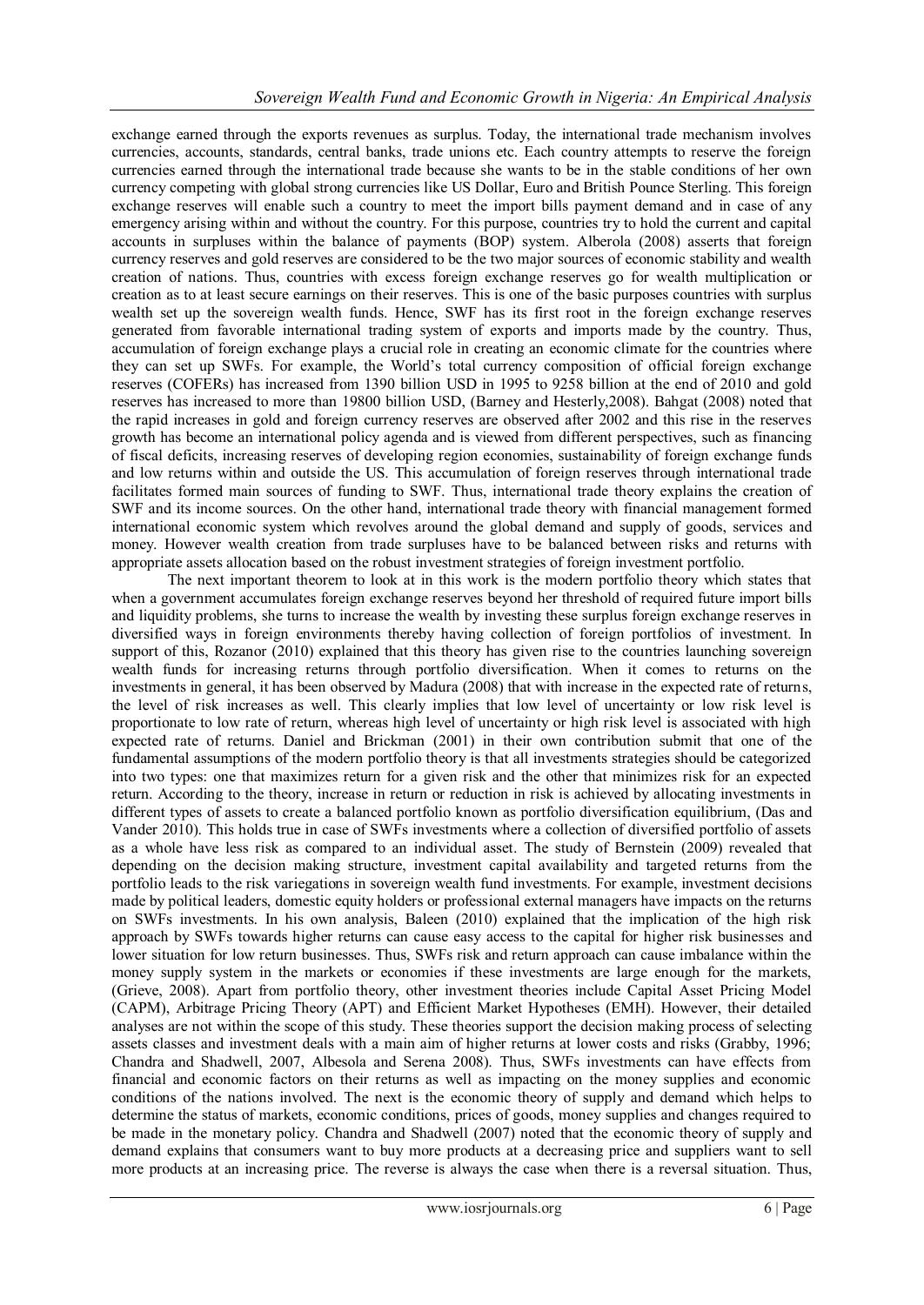equilibrium point occurs when suppliers and consumers agree for a price at a particular quantity supplied at a given price and till then price varies in the markets for goods and services. This is called economic equilibrium of price and quantity. The conditions of market changes form equilibrium when one of them, demand or supply remains unchanged and the other attains changes. Helene (2008) affirmed that these changes in consumers' demands and supplies from businesses or governments affect the prices of the products and services. Applying this concept to capital markets and financial system, one can understand that money supplies basically move from surplus financial institutions to deficit units. To support this assertion, Madura (2003) asserts that investors make savings deposits at banks to earn interest and banks in return loan money to the businesses at a fixed interest rate to earn margin and pass on to the investors. Thus, money is supplied from individuals and banks that are in surplus to the companies requiring money for investment. As seen from the previous work of Brown (2011) on the international trade theory, sovereign wealth funds are the financial institutions with surplus foreign reserves to make profitable investments for the concerned countries citizens, governments and central banks. These investments by SWFs are types of capital flows between countries or among countries so they have always been closely related to global imbalances in trade. Grieve, (2008) noted that when countries run surpluses on their current account, they generate equal and opposite net capital outflows of one sort or another and those capital flows produce an investment income to the beneficiary countries. In his own work still, Madura, (2003) revealed that the supplier of capital to markets from SWF can change the stock prices, costs of capital for businesses and in turn can affect the supply and demand for money. However, persistent foreign exchange accumulation by SWFs sponsoring countries can create vulnerabilities in the world economy and financial system.

Next on line of our discussion is the Stewardship Theory which is the alternative theory of agency which states that managers when allowed to act without instructions or supervision on their own initiatives, will act with due responsibility as if they are the stewards or custodian of the assets under their management. Barney and Hesterly, (2008) explain that this theory forms the basic principle of hedge fund operations where investors rely on the performance of stewards of their wealth with absolute trust. In the SWFs country, citizens at first rely on government as their stewards of national wealth; then top management, central bank, or ministries rely on the recruited employees or hired external wealth mangers, investment banks as their trusted stewards of sovereign wealth or public finances. This is similar to a president who is expected to govern or to manage the national administration within the domain of constitution set by country's legal framework. The central bank and government officials are the stewards of the sovereign wealth for SWFs management in most of the countries with effective results. This has been extensively claimed in the literature and global practices as the best way out in the management of SWFs, (Bernstein, 2009). The stewardship theory assumes that the principal would be satisfied by the agents single handed performance or collective success of agents would reflect in the organizations overall success (Davis, 1997). Thus, stewardship theory suggests that managers are assumed to be self-motivated and have no vested self-interests such as bribery, corruption and self-enrichment, hence resultoriented. This means that goals of principals and agents are closely aligned and matched. The only conflict arises when in reality decisions made by stewards on behalf of their principals turned out to be non-profitable. For example, GCC region SWFs lost approximately 100 billion USD in banking industry investments during the periods between 2007 and 2009. In this example, if principals and agents can reconcile their differences over these non-profitable decisions made in the banking industry, then they can move forward in pursuing organizational goals rather than putting blames on each other. Thus, success of stewardship theories depend on the acceptance of accountability by managers and decentralization of power and control by top management as they work together to bring results for organizations. Following the stewardship theory for SWFs, one can understand that citizens of the sponsoring nation expect the government and central bank to work together in the national interest as to better the lives of the citizenry. Anderson (2010) gave the successful examples to include; SWFs of Norway, China, Singapore and Saudi Arabic where central banks have active roles in managing SWFs by providing the legal and regulatory mechanisms for financial and non-financial decision making, hence high rate of returns on the invested sovereign wealth funds.

| S/N                      | О                                          | Country     | Title                                   | <b>Assets</b><br>(US\$bn) | Inception | Foreign<br><b>Reserves</b> |
|--------------------------|--------------------------------------------|-------------|-----------------------------------------|---------------------------|-----------|----------------------------|
|                          | Norway                                     | <b>GPFG</b> | Govt Pension Fund<br>Global             | 715.9                     | 1990      | Oil                        |
| 2                        | United<br>Arab<br>Emirates<br>Abu<br>Dhabi | <b>ADIA</b> | Dhabi<br>Abu<br>Investment<br>Authority | 627.0                     | 1976      | Oil                        |
| 3                        | China                                      | <b>SAFE</b> | <b>SAFE</b> Investment Company          | 567.9                     | 1997      | Non<br>Commodity           |
| 4                        | Saudi Arabia                               | <b>SAMA</b> | <b>SAMA Foreign Holdings</b>            | 532.8                     | <b>NA</b> | Oil                        |
| $\overline{\phantom{0}}$ | China                                      | <b>CIC</b>  | China<br>Investment                     | 482.0                     | 2007      | Non-                       |

**Global Profile of SWF with Assets Bases, Dates of Inception and Sources of Funding**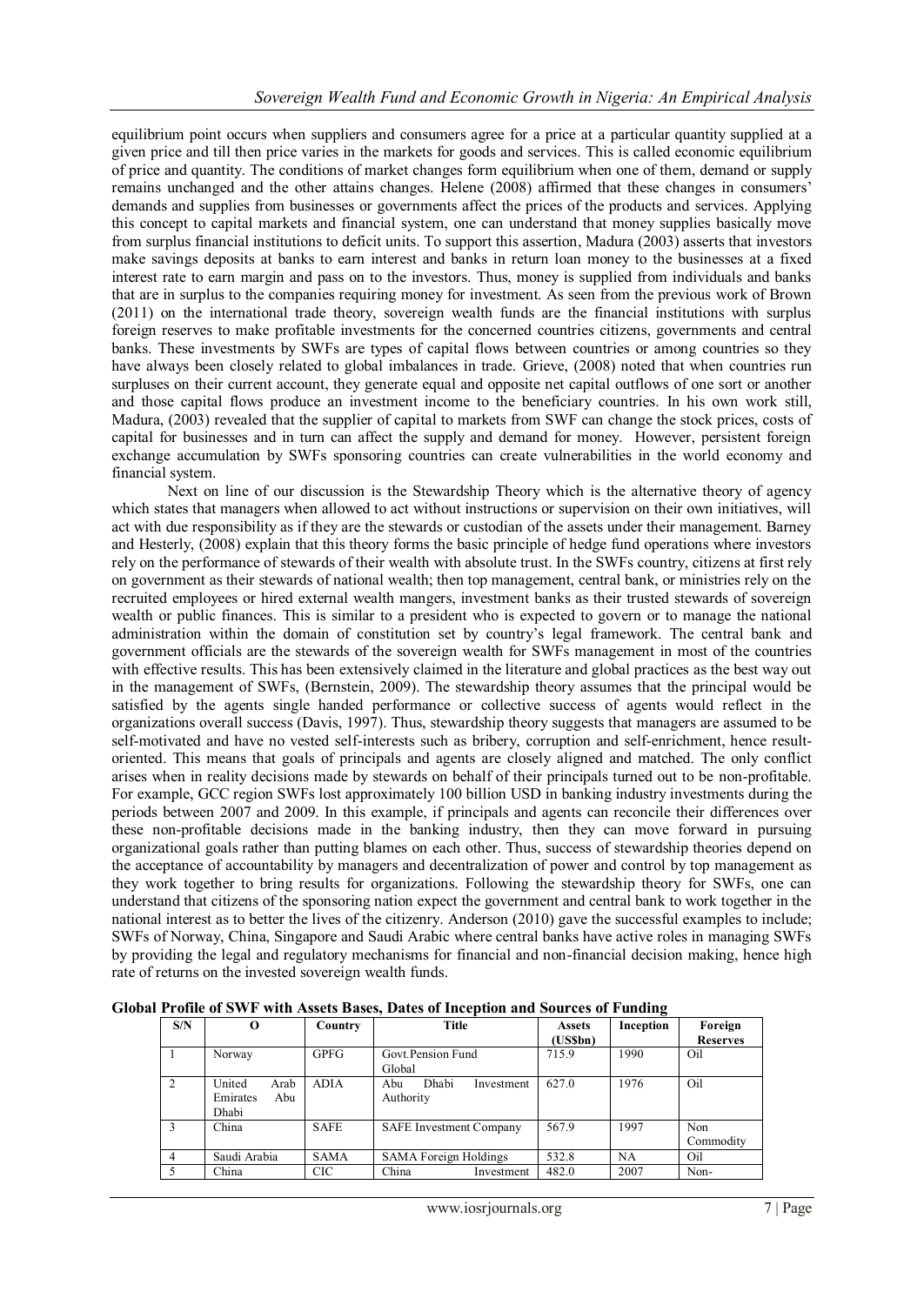|                 |                             |                         | Corporation                                                        |       |       | Commodity              |
|-----------------|-----------------------------|-------------------------|--------------------------------------------------------------------|-------|-------|------------------------|
| 6               | Kuwait                      | <b>KIA</b>              | Kuwait Investment Authority                                        | 342.0 | 1953  | Oil                    |
| $\overline{7}$  | Hong Kong                   | <b>HKMA</b>             | Hong<br>Kong<br>Monetary<br>Authority<br>Investment<br>Portfolio   | 298.7 | 19931 | Non<br>Commodity       |
| 8               | Singapore                   | <b>GIC</b>              | Govt.<br>of<br>Singapore<br><b>Investment Corporation</b>          | 247.5 | 1981  | Non<br>Commodity       |
| 9               | Russia                      | <b>RNWF</b>             | National Welfare Fund                                              | 175.5 | 2008  | $Oi\overline{l}$       |
| 10              | China                       | <b>NSSF</b>             | Security<br>National<br>Social<br>Fund                             | 160.6 | 2000  | Non<br>Commodity       |
| 11              | Singapore                   | TH                      | Tenaska Holdings                                                   | 157.5 | 1974  | Non<br>Commodity       |
| 12              | Qatar                       | QIA                     | Qatar Investment Authority                                         | 115.0 | 2003  | Oil                    |
| 13              | Australia                   | <b>AFF</b>              | Australia Future Fund                                              | 88.7  | 2004  | Non<br>Commodity       |
| 14              | Algeria                     | <b>RRF</b>              | Revenue Regulation Fund                                            | 77.2  | 2000  | Oil                    |
| 15              | <b>United Arab</b>          | <b>ICD</b>              | Investment Corporation of<br>Dubai                                 | 70.0  | 2006  | Oil                    |
| 16              | United Arab                 | <b>IPIC</b>             | <b>Investment Petroleum</b>                                        | 05.3  | 1984  | Oil                    |
| 17              | Libya                       | LIA                     | Libyan Investment Authority                                        | 65.0  | 2006  | Oil                    |
| 18              | Kazakhstani                 | <b>KNF</b>              | Kazakhstan National Fund                                           | 61.8  | 2005  | Non<br>Commodity       |
| 19              | South Korea                 | <b>KIC</b>              | Korea<br>Investment<br>Corporation                                 | 56.6  | 2005  | Non<br>Commodity       |
| 20              | United<br>Arab<br>Emirates  | <b>MDC</b>              | Mubadala<br>Development.Company                                    | 58.1  | 2002  | Oil                    |
| 21              | Iran                        | <b>NDF</b>              | National Development Fund                                          | 49.6  | 1999  | Oil                    |
| 22              | United States of<br>America | <b>APF</b>              | Alaska Permanent Fund                                              | 49.8  | 1976  | Oil                    |
| 23              | Malaysia                    | KN                      | Hashanah National                                                  | 39.1  | 1993  | Non<br>Commodity       |
| 24              | Azerbaijan                  | <b>SOFAZ</b>            | Oil<br>Fund<br>of<br>the<br><b>State</b><br>Republic of Azerbaijan | 32.7  | 1999  | Oil                    |
| 25              | Brunei                      | <b>BIA</b>              | <b>Brunei Investment Agency</b>                                    | 30.0  | 1983  | Oil                    |
| 26              | France                      | <b>SIF</b>              | Strategic Investment Fund                                          | 25.5  | 2008  | Non<br>Commodity       |
| 27              | United State of<br>America  | PSF                     | Permanent School Fund                                              | 25.5  | 1954  | <b>Public Lands</b>    |
| 28              | Texas                       | <b>TTF</b>              | <b>Texas Trust Fund</b>                                            | 18.8  | 1958  | Non<br>Commodity       |
| 29              | Ireland                     | <b>NPRF</b>             | National Pensions Reserve<br>Fund                                  | 19.4  | 2001  | Non<br>Commodity       |
| 30              | New Zealand                 | $\overline{\text{NZS}}$ | New Zealand Superannuation<br>Fund                                 | 18.5  | 2003  | Non<br>Commodity       |
| 31              | Canada Alberta              | <b>AHSTF</b>            | Alberta's Heritage<br>Saving<br><b>Trust Fund</b>                  | 16.4  | 1956  | Oil                    |
| 32              | United State of<br>America  | <b>NMSIOT</b>           | New<br>Mexico<br>State<br>Investment Office Trust                  | 16.3  | 1958  | Non<br>Commodity       |
| 33              | Chile                       | SESF                    | Socioeconomic Stabilization<br>Fund                                | 15.0  | 2007  | Copper                 |
| 34              | Timor-Leste                 | TLPF                    | Timor-Leste Petroleum Fund                                         | 13.6  | 2005  | Oil & Gas              |
| $\overline{35}$ | United State of<br>America  | PUF                     | Permanent University Fund                                          | 12.8  | 1876  | Public Lands           |
| 36              | Russia                      | <b>RDIF</b>             | Russian Direct Investment<br>Fund                                  | 9.5   | 2011  | Non<br>Commodity       |
| 37              | Oman                        | <b>SGRF</b>             | State General Reserve Fund                                         | 8.2   | 1980  | Oil & Gas              |
| 38              | Bahrain                     | MHC                     | Mumtalakat<br>Holding<br>Company                                   | 7.1   | 2006  | Oil                    |
| 39              | Peru                        | FSF                     | Fiscal Stabilization Fund                                          | 7.1   | 19991 | Non<br>Commodity       |
| 40              | Botswana                    | PF                      | Pula Fund                                                          | 6.9   | 1996  | Diamonds &<br>Minerals |
| 41              | Mexico                      | <b>ORSFM</b>            | Oil Revenues Stabilization<br>Fund of Mexico                       | 6.8   | 2000  | Oil                    |
| 42              | Chile                       | PRF                     | Pension Reserve Fund                                               | 5.9   | 2006  | Copper                 |
| 43              | United State of<br>America  | <b>PKMMTF</b>           | Permanent<br>Kiyo<br>Ming<br>Mineral Trust Fund                    | 5.6   | 1971  | Mineral                |
| 44              | Wyoming                     | <b>MTF</b>              | Mineral Trust Fund                                                 | 6.1   | 1972  | Mineral                |
| 45              | <b>Brazil</b>               | <b>SFB</b>              | Sovereign Fund of Brazil                                           | 8.3   | 2008  | Non<br>Commodity       |
| 46              | Saudi Arabia                | PIF                     | Public Investment Fund                                             | 5.3   | 2008  | Oil                    |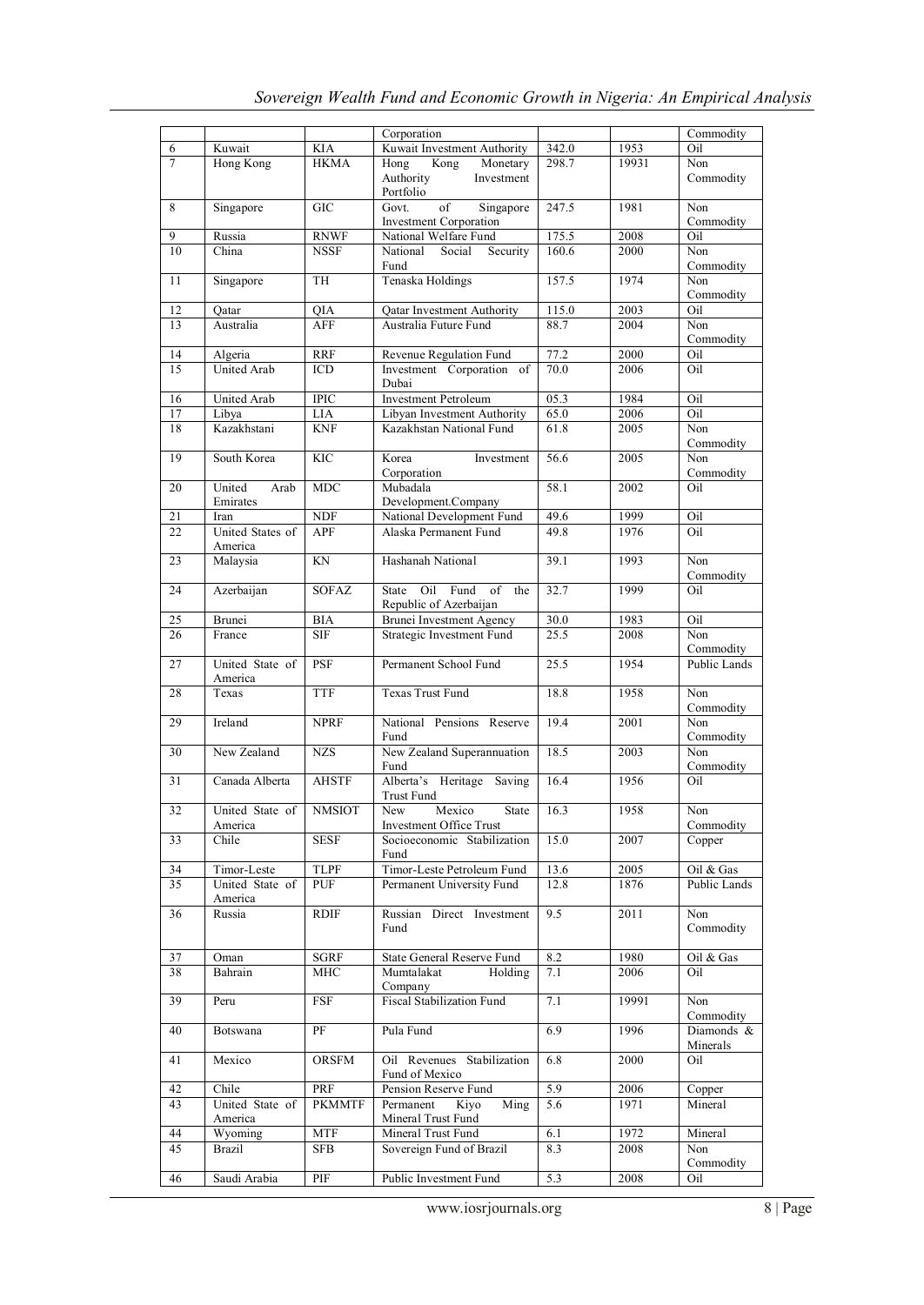| 47 | China                                      | <b>CADF</b>             | China-Africa Development<br>Fund                              | 5.0              | 2007 | Non<br>Commodity             |
|----|--------------------------------------------|-------------------------|---------------------------------------------------------------|------------------|------|------------------------------|
| 48 | Angola                                     | <b>FSDEA</b>            | Funds Soprano de Angola                                       | $\overline{5.0}$ | 2012 | Oil                          |
| 49 | Trinidad<br>$\&$<br>Tobago                 | <b>USF</b>              | Heritage and Stabilization<br>Fund                            | 2.9              | 2000 | Oil                          |
| 50 | United State of<br>America<br>Alabama      | <b>ATF</b>              | Alabama Trust Fund                                            | 2.5              | 1985 | Oil & Gas                    |
| 51 | Italy                                      | $\overline{\text{ISF}}$ | Italian Strategic Fund                                        | 1.4              | 2011 | N <sub>on</sub><br>Commodity |
| 52 | United<br>Arab<br><b>Emirates Rasa</b>     | RA                      | <b>RAK</b> Investment Authority                               | $\overline{1.2}$ | 2005 | Oil                          |
| 53 | Nigeria                                    | <b>NSIA</b>             | Sovereign<br>Nigeria<br><b>Investment Authority</b>           | $\overline{1.0}$ | 2011 | Oil                          |
| 54 | Palestine                                  | PIF                     | Palestine Investment Fund                                     | 0.8              | 1998 | Oil                          |
| 55 | Venezuela                                  | <b>FEM</b>              | Fem-Macro-Economic<br>Stabilization Fund                      | 0.8              | 1998 | Oil                          |
| 56 | United State of<br>America North<br>Dakota | <b>NDLF</b>             | North Dakota Legacy Fund                                      | $\overline{0.7}$ | 2011 | Oil & Gas                    |
| 57 | Kiribati                                   | <b>RERF</b>             | Equalization<br>Revenue<br>Reserve Fund                       | 0.6              | 1956 | Phosphates                   |
| 58 | Vietnam                                    | Scio                    | Investment<br>State<br>Capital<br>Corporation                 | 0.5              | 2006 | Non<br>Commodity             |
| 59 | Gabon                                      | GSWF                    | Sovereign Fund<br>$\overline{of}$<br>the<br>Gabonese Republic | 0.4              | 1998 | Oil                          |
| 60 | Indonesia                                  | <b>GIU</b>              | Government Investment Unit<br>of Indonesia (DIP)              | $\overline{0.3}$ | 2006 | Non<br>Commodity             |
| 61 | Mauritania                                 | <b>NFTLE</b>            | National<br>Fund<br>for<br>Hydrocarbon Reserve                | $\overline{0.3}$ | 2008 | Oil $&$ Gas                  |
| 62 | Australia                                  | <b>WAFF</b>             | Western Australian Future<br>Fund                             | $\overline{0.3}$ | 2012 | Minerals                     |
| 63 | Equatorial<br>Guinea                       | <b>FFG</b>              | Fund for Future Generations                                   | 0.08             | 2002 | Oil                          |
| 64 | Ghana                                      | <b>GPF</b>              | Ghana Petroleum Fund                                          | 0.07             | 2011 | Oil                          |
| 65 | United<br>Arab<br>Emirates<br>(Federal)    | <b>EIA</b>              | Emirates<br>Investment<br>Authority                           | 4.05             | 2007 | Oil                          |
| 66 | Oman                                       | $\overline{OITE}$       | Oman Investment Trust Fund                                    | 0.06             | 2006 | Oil                          |
| 67 | South Carolina                             | <b>CPOTF</b>            | Carolinian Palm Oil Trust<br>Fund                             | 22.08            | 2007 | Palm Oil                     |
| 68 | Papua<br>New<br>Guinea                     | <b>PNGSWF</b>           | <b>New</b><br>Papua<br>Guinea<br>Sovereign Wealth Fund        | NA               | 2011 | Gas                          |
| 69 | Mongolia                                   | $\overline{\text{FSF}}$ | <b>Fiscal Stability Fund</b>                                  | NA               | 2011 | Mineral                      |
| 70 | Kazakhstan                                 | <b>NIC</b>              | National<br>Investment<br>Corporation                         | NA               | 2012 | Oil                          |

*Sovereign Wealth Fund and Economic Growth in Nigeria: An Empirical Analysis*

**Source:** IMF compiled Global Profile of SWFs **NA =** Not Available

The global SWF profile above showcased that almost all the developed economies as well as few developing ones (mainly oil producing countries) are involved in the sovereign wealth fund project. Ujaij (2014) noted that the types of acceptable investments included in each SWF vary from country to country, countries with liquidity concerns limit investments to only very liquid public debt instruments while countries with high liquidity profile diversify extensively. Enough evidence has been shown in literature that Sovereign Wealth Funds have contributed to the Growth of Gross Domestic Products of many nations both developed and emerging countries. It has been seen in many literatures as an important potential tool for promoting socioeconomic expenditure for structured development purposes. So many countries' SWFs were analyzed for the purpose of data triangulation comparison and validation based on the theoretical framework comprising factors affecting growth, performance, mandate and success rate of all these laudable colossal funds. From the lists in **table 1** above it has been shown that the objectives of creating sovereign wealth funds are broadly almost the same in most economies of the developed economies. There is equally clear evidence from the table that their sources of funding are mainly oil and gas. Asides from oil funds as major sources of funds for SWFs, other sources of funding available for countries include Special Drawing Rights (SDRs) and International Monetary Fund (IMF) reserve positions held by central banks and monetary authorities along with other national assets such as pension investments and other industrial and financial holdings. These are assets of the sovereign nations that are typically held in domestic and different reserve currencies such as the dollar, euro, and pound and yen etc. Such investment management entities may be set up as official investment companies, state pension funds, or sovereign oil funds and others (CBN, 2005). There have been attempts to distinguish funds held by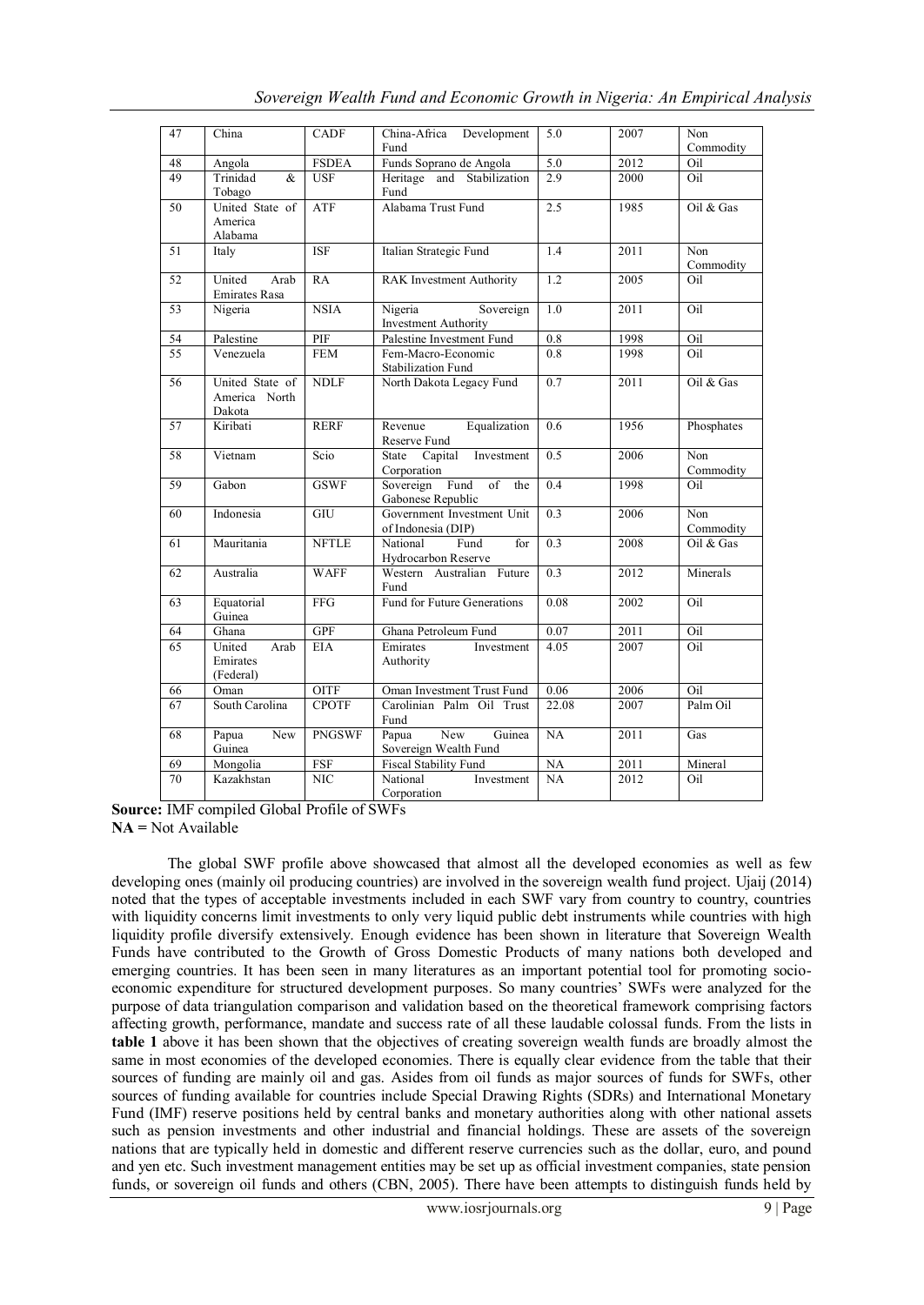sovereign entities from foreign exchange reserves held by central banks. Sovereign wealth funds can be characterized as maximizing long term returns, with foreign exchange reserves serving short-term currency stabilization and liquidity problems. Though, there is currently less agreement in the literatures as per the appropriate global objectives and mandate of sovereign wealth funds that are based on good policy framework and broad objectives. Hence, there is a need for a wider agreement in the literatures on the needed broad institutional and policy framework on which the operations and activities of SWFs world over should be based and guided. Such include but are not limited to the technical aspects of sovereign wealth funds, ownership structure, sources of funding, operational independence, mandate clarification, policy rules and targets, and accountability and transparency mechanics.

| S/N            | Country      | <b>Fund Name</b>                  | <b>Asset</b> | Inception | <b>Source Fund</b> |
|----------------|--------------|-----------------------------------|--------------|-----------|--------------------|
|                |              |                                   | (US S bn)    | Year      |                    |
| 1              | <b>UAE</b>   | Abu Dhabi Investment Authority    | 875          | 1976      | Oil                |
| $\overline{2}$ | Norway       | Government Pension Fund           | 380          | 1996      | Oil                |
| 3              | Singapore    | Government Investment Corp        | 330          | 1981      | Non Commodity      |
| 4              | Saudi Arabia | Saudi Arabian Fund (various)      | 300          | NA        | Oil                |
| 5              | Kuwait       | Kuwait Investment Authority       | 250          | 1953      | Oil                |
| 6              | China        | China Investment Corp             | 200          | 2007      | Non Commodity      |
| $\overline{7}$ | Singapore    | Yamasaki Holdings                 | 159.2        | 1974      | Oil                |
| 8              | Russia       | <b>Stabilization Fund</b>         | 127          | 2004      | Oil                |
| 9              | Australia    | <b>Future Fund</b>                | 54           | 2006      | Non Commodity      |
| 10             | Oatar        | <b>Qatar Investment Authority</b> | 50           | 2005      | Oil                |
| 11             | Libva        | Oil Reserve Fund                  | 50           | 2005      | Oil                |
| 12             | Algeria      | Revenue Regulation Fund           | 42.6         | 2000      | Oil                |
| 13             | US (Alaska)  | Permanent Fund Corp               | 38           | 1976      | Oil                |
| 14             | Brunei       | Brunei General Reserve Corp       | 30           | 1983      | Oil                |
| 15             | South Korea  | Korea Investment Corp             | 20           | 2005      | Non Commodity      |
| 16             | Medoysia     | Khazanah National                 | 19           | 1993      | Non Commodity      |
| 17             | Kazakh-shah  | Kazakhstan National Fund          | 18           | 2000      | Oil                |
| 18             | Canada       | Alberta Heritage Fund             | 16           | 1976      | Oil.               |
| 19             | Taiwan       | National Stabilization Fund       | 15.2         | N.A.      | Non Commodity      |
| 20             | Venezuela    | National Development Fund         | 15           | 2005      | Oil                |
| 21             | Iran         | Oil Stabilization Fund            | 13           | 1999      | Oil                |
| 22             | New Zealand  | Superannuation Fund               | 11           | 2001      | Non Commodity      |
| 23             | Chile        | Economic and Social Stabilization | 9.8          | 2006      | Copper             |
| 24             | <b>UAE</b>   | Isthmian                          | 8            | 2003      | Oil                |
| 25             | Oman         | <b>State General RF</b>           | 6            | N.A.      | Oil                |
| 26             | <b>UAC</b>   | Dubai International Capital       | 6            | 2004      | Oil                |
| 27             | Bahrain      | Unknown                           | 6            | 1980      | Oil                |

**List of Countries where SWF is Effective vis-à-vis their Assets Base** 

**Source:** IMF compiled Global Profile of SWFs

Sovereign wealth funds have succeeded in many countries as effective tools to tackle both micro and macro economic problems. For instance, in many economies it has helped lessening the burden of taxes on citizens along with providing funds for public or private research and development projects. Sovereign wealth funds have the ability to strengthen the economies of nations on the rise due to their ability to stabilize economies through providing funding for infrastructure projects as well as being used as tools for the global assets market. To support this assertion, Braymer (2010) stated that SWFs allow countries to turn limited raw materials and commodities into long term capital-growing entities through innovative asset management and profit reinvestment projects. Sovereign wealth funds are great tools for governments to use in response to crisis situations that may cause civil distress and unrest. A good example of this was Kuwait using her Kuwait Investment Authority (KIA) in the early 1990s to response to the United States successfully expelling the fragile military from Kuwait. Sequel to this problem, the Kuwait government relied on the KIA to provide financial capital for itself in order to rebuild Kuwait's infrastructure and economy after the crisis, (Braymer, 2010). Aside from this supply of funds by KIA which was directed towards infrastructure and nation rebuilding, other threats to the nation's sovereignty were extremely high and terrible. In this case the Kuwait Investment Authority (KIA) deferred possible invasion and social unrest and forged ahead providing great supports and benefits to the Kuwaiti people. This singular art showed that developing countries in difficulties can use SWFs to drastically reduce the level of poverty in the countries by providing the necessary financial buffers in order to raise the standards of living of the populace (GDP per capita). According to Raymond (2008) one of the secrets of the successful SWF investment is accountability and transparency. This applies to the transparency in which SWFs operate by either releasing the list of investing entities or keeping them under the rug. For example, while Norway's and Singapore's SWFs are as transparent as they get, China and several other Asian and Middle Eastern nation's SWFs are shrouded in uncertainty, hence ineffective. Sequel to these ugly situations/practices,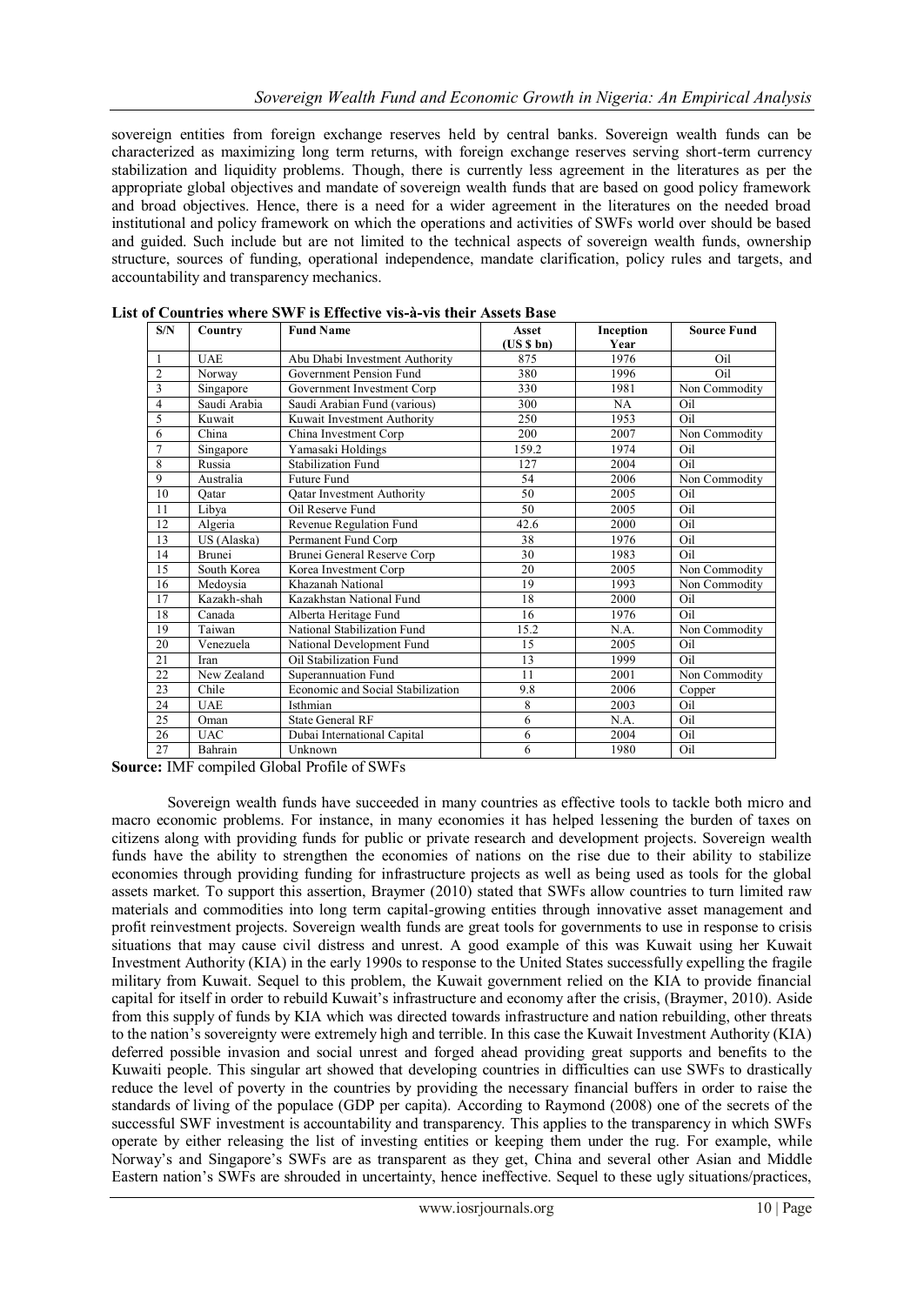the IMF and other international banking organizations are coming out with commonly accepted practices and policies that may soon be transferred into international laws. These laws will mandate that all countries with SWFs will release their investment documents along to ensure acceptable ethical economic behavior. For instance, the Bank Holding Company Act and the change in bank control act have stifled SWFs from acquiring over 10% of a firms outstanding capital (Raymond, 2008). This greatly reduces the fear associated with resources transfer strategic development of SWFs due to their mobility to directly influence the business decisions of private companies. Raymond (2008) concluded in his write-up that this will allow a "watchdog effect" to occur where nations will police each other as countries decide to use their sovereign wealth funds (SWFs) achieve economic growth.

To bring home the point, here in Nigeria, there are also a number of theoretical papers that explored the creation, myths, operation and perceived benefits of sovereign wealth fund and its impact on the growth and development of the economy. In other words, the role of sovereign wealth fund in economic growth and development of Nigerian economy has been richly articulated in the local literatures. Here in Nigeria, though very new, the issue of sovereign wealth fund and economic growth is attracting considerable attentions of scholars, government and the private investors. For instance Rice (2013) notes that availability of investible funds into the sovereign wealth fund is a key factor in the growth process of any economy. He explains that efficient sovereign wealth fund investment contributes to higher levels of output, employment and income which invariably enhance the living standards of the populace.

The work of Abuba (2011) made impressive efforts to explore the relationship between sovereign wealth funds and economic growth in Nigeria during the last three years of its inception in Nigeria. Moreover, their paper also examines if there is a monotonic relationship between the degrees of sovereign wealth fund portfolio and index of economic growth and development in Nigeria. Furthermore, Afolabi (2013) made an attempt to evaluate the relationship between the fund and economic growth and economic freedom in Nigeria. Due to insufficient data as a result of its newness, it is not possible for his work to study the direction of causality in the aforementioned relationships.

# **Organizational Structure of NSIA in Nigeria**



# **Source:** IMF Working Paper (2010)

The organ-gram of NSWIF is composed of governing body and supervisory body which are both internal and external. The external bodies consist of Government Bodies (Parliament and MOF) and Supervisory Bodies (Auditor General and External Audit). While the internal bodies comprised of Executive Board which are made up of CEO, Managers, Internal Auditor and Compliance Unit. Hence, it is useful to distinguish between governing and supervisory bodies of the organization. The governing bodies constitute as system of delegated asset management and are responsible for setting up of rules and regulations guiding the organization as well as their implementations. The authority to invest is delegated from the top entity of the governance system through the various governing bodies down to the individual (internal or external) management of assets. The delegation implies a gradual increase in the granularity of regulations pertaining to responsibilities as one move to the ladder of the organizational system. Governing bodies are established to supervise the overall activities of the organization to ensure compliance which is necessary for achieving the desired goals. The major role of the Supervisory Body is to verify and ensure that every unit is acting in accordance with the rules and regulations set by the Governing Body. It is also helpful to distinguish between those bodies that are internal to the organization and those that are external. While the internal bodies are part of the legal structure of the NSIA,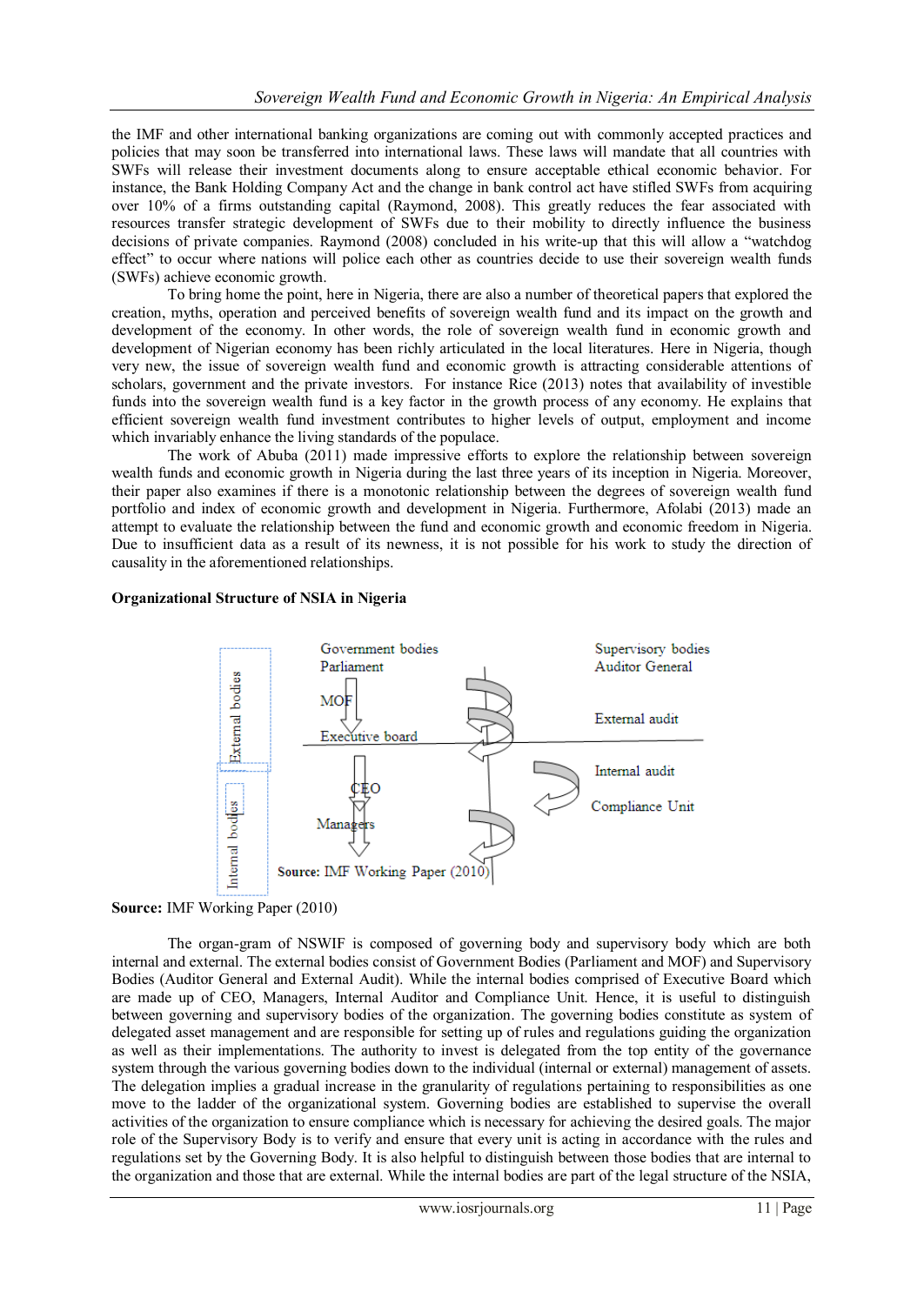the external bodies belong to other legal persons outside the organization. The executive board is the highest governing body inside the legal structure of the NSIA management organs. The executive board sets internal rules and regulations (investment guidelines) within the mandate of legal constraints set by the owner. It also appoints the Chief Executive Officer (CEO) of the investment organization. The rule implies inter alia the task of setting a mandate for the investment organization within the general framework provided by parliament. The CEO is the administrative head of the investment organization and is responsible for day-to-day operations of the organization within the guidelines set by the executive board. The individual managers both internal and external operate within risk limits set by the CEO. Normally, the CEO delegates the running of the investment department to a Chief Investment Officer (CIO) that operates within and outside the organization in line with the stipulated laid down investment guidelines. The governing bodies have supervisory bodies working for them; their job is to verify whether their subordinates operate within the rules and regulations that have been set for them. These supervisory bodies include; the auditor general who in most countries is appointed by the parliament to audit and control the activities of the executive branch of the government. It's major role is to verify and ensure that the ministry of finance or any other body acting as formal owner operates within the law and regulations laid down by the parliament and that any supposed reporting to the Parliament is correct, relevant and timing.

Usually the external auditor is appointed by the governing body representing the owner often ably represented by the ministry of finance. The external auditor audits the accounts of the NSIA and ensures that it is managed within the rules and regulations set by the owner. The external auditor can also on an ad-hoc basis perform other control activities such as assessing the quality of the internal control system. The internal auditor is appointment by the executive board and reports to it. The internal auditor assists the board in auditing the management the NSIA as well as verifying that internal regulation are adhered to. The compliance unit is established by the CEO and serves as a tool for the CEO to ensure that all activities are in compliance with the rules and regulations governing the NSIA's operations, (Das and Vander 2010).

# **Empirical Literatures**

Studies have shown that the objectives of creating sovereign wealth funds are broadly the same in most economies of the sub-Saharan Africa, (Hassan, 2009, Abuba 2011). Though, there is currently less agreement in the literatures as per the appropriate objectives and mandates of sovereign wealth funds that are based on good policy framework. Hence, there is a need for a wider agreement in the literatures on the needed broad institutional and policy framework on which the operations and activities of SWFs should be based and guided. Such include but are not limited to the technical aspects of sovereign wealth funds, ownership structure, sources of funding, operational independence, mandate clarification, policy rules and targets, and accountability and transparency mechanics. Responding to this, Sun and Heiko (2009) using an event study approach examined financial stability issues that arise from the increased presence of sovereign wealth funds (SWFs) in global financial markets by assessing whether and how stock markets react to the announcement of investments and divestments to firms by SWFs. Their paper evaluated the short-term financial impact of SWFs on 166 selected public equity markets which the fund was invested into. The period of their study covers 10 years from 1990 to 2009. The impact was analyzed on different basses: sectors (financial and non-financial sectors), actions (buy and sell), market types (developed and emerging markets), and level of corporate governance (high and low score). The paper also examined the role of national governments in the management of these colossal funds and the recently established Santiago principles related to issued of transparency and best practice code of conduct that can assure increased returns in SWFs investments. The result found that there was no significant destabilizing effect of SWFs on equity markets, which is consistent with anecdotal evidence.

Malan (2013) empirically investigated the extent to which the institutional foundations of modern central banking offer valuable lessons for the design of good institutional and policy framework arrangements necessary for the achievement of the objectives of creating SWFs. His work found out that the agency relationships established by the (desirable) operational independence of both modern monetary authorities and arrangements that promote accountability and transparency are yet to deliver the required results. Veljko, Bernard and Merganser (2008) initiated empirical research on the financial impact and wealth effects of sovereign wealth fund (SWFs) investment on the stock of listed companies around the world. The findings of their study revealed that SWFs has recently gained global media attention because of concerns about their large size of financial involvement (USD 3.3 trillion) and extremely rapid growth rates. They analyzed asset allocations by the Fund and found that there is a significantly positive (1%) mean abnormal return upon announcement of 75 SWFs acquisitions of equity stakes in publicity traded companies around the world. Their findings concluded that two-year-abnormal returns of SWFs average shows a significantly negative 41% mean returns, suggesting that equity acquisitions by SWFs are followed by degenerating firm performance.

Majid (2012) carried an exhaustive empirical study on the factors that affect the sustainable growth and performance of the sovereign wealth funds (SWFs) with particular reference to Oman Sovereign Wealth Fund.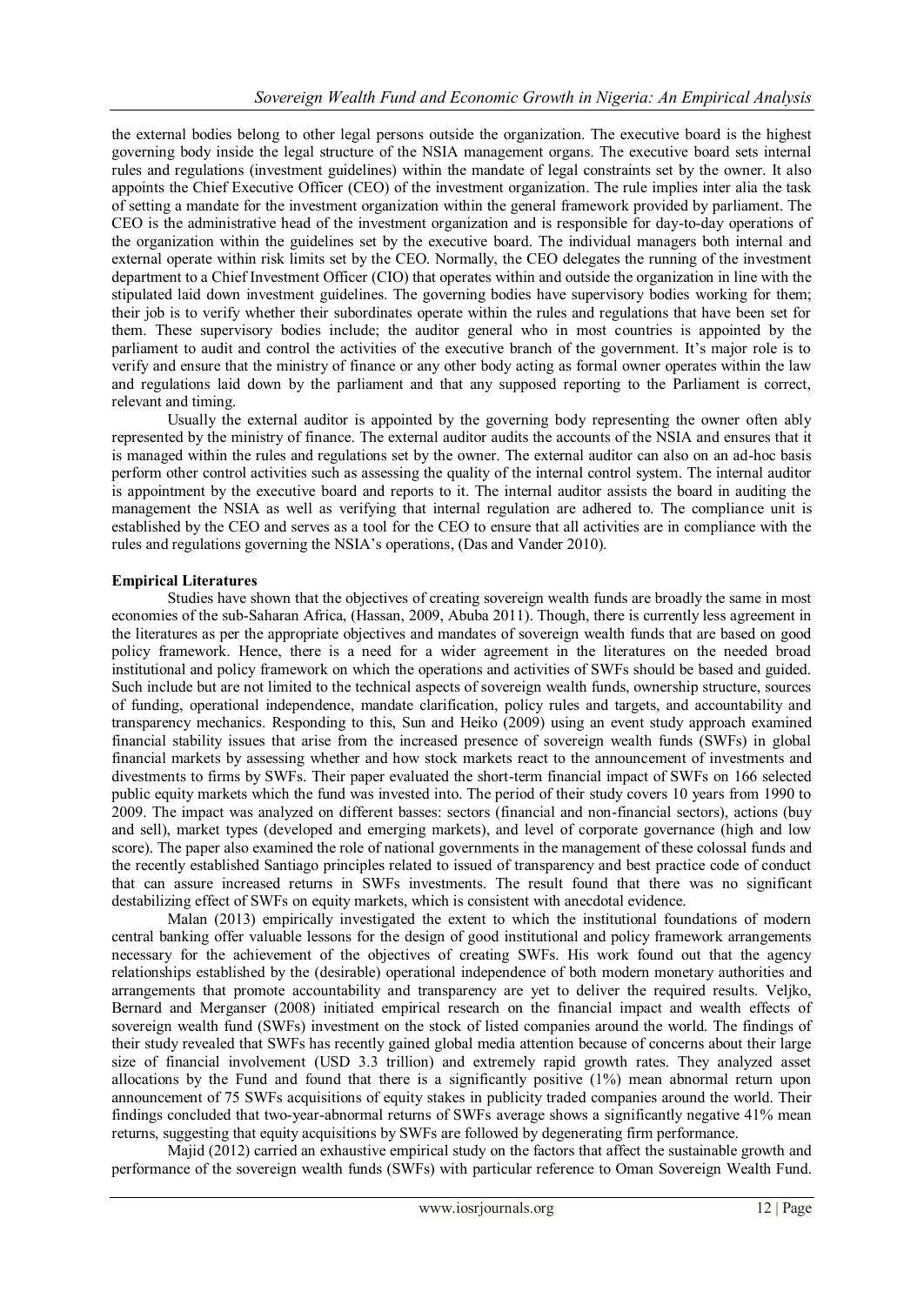His work found that despite the increased interest of governments, analysts, central bankers, academics and SWFs managers and the unprecedented growth in the last decades, SWFs research is still in its infancy in many developing economies. He noted two main problems that motivated his interest in carrying out the study which include a global debate between sponsoring and investee countries about governance and transparency of major SWFs including Oman SWF, and how these SWFs can manage their sustainable growth performance at success rate. An extensive review of the industry and academic literatures were done in order to find the relevant facts about the domain of SWFs and the theoretical framework of factors affecting growth, performance and success rate was done. His findings revealed that existing theories of trade, finance, economics and management are able to resolve conflicting issues within SWFs and between sponsoring and investee countries. His results equally revealed that qualitative factors such as governance, policy and planning and quantitative factors such as structure, investment strategy and decision making ultimately affect the long term growth and success rate of global SWFs. Shleifer and Vishnu (1994) in their own work examined the role of political influence on firms operations and found that publicly owned enterprises are highly inefficient and that their inefficiency is the result of political pressure from the politicians who control them. The high level of corruption in some countries holding a SWF supports the idea that their objectives may not be driven by a risk-return profile. Sleuth and MacAfee (2010) carried out an empirical examination of the possibility of reducing the concerns about the possible political motivation behind SWFs investment decision using fund managers located in the recipient countries. Their findings revealed that using the fund managers located in the recipient countries is not a solution and that this could lead to further protectionism from recipient countries. Their work recommended the adoption of the solution adopted by the Temask fund in Singapore which created a new division including third party investors like the general public to take part in the management of SWF investment.

In the empirical study carried out by Kottler and Lei (2011) which focuses on the issues of transparency and accountability as the key factors in evaluating a SWF investments impact on the target firm were able to identify 827 investments made by SWFs between 1980 and 2009. They found that almost one third of these investments were successful because they were made adopting Temask Holding adopted solution of involving third party investors. Their study is particularly interested in seeing the SWF's investment impact on target firms in the short run. Their work found a positive and statistically significantly market reaction consistent with previous studies of Brava Jiang, Partony, and Thomas, (2008) on institutional investors in similar conditions. April, Bong and Nathan (2012) examined the impact of sovereign wealth fund investment and the return to risk performance of target firms. They analyzed the target firms' performance over 5 years following the acquisition, taking into account the level of risk. The findings of their study revealed that sequel to sovereign wealth fund investments, the target firm's actual returns declined as the risk declines. This is in line with finance arson that states that the higher the risk, the higher the expected returns and vice versa. However, their results concluded that SWFs investments are associated with a reduction in the compensation of risk over the 5 years following the acquisition.

# **II. Methodology**

This work adopted both descriptive survey design and ex-post facto research designs. For the descriptive survey design, the paper elicited information from the respondents on issues relating to the ownership structure, the creation, sources of funding, perceived benefits and factors affecting the operations and performance of sovereign wealth fund in Nigeria. But for the ex-post facto research design the paper analyzed published audited accounts of NSIA and data from the CBN on the sector's GDP growth rate. Hence, data for this study were gathered through both primary and secondary sources. Secondary data were sourced from Central Bank of Nigeria (CBN) Statistical Bulletin and Annual Report and Statement of Accounts of various issues and that of the Nigerian Sovereign Wealth Investment Authority (NSIA). Primary data were collected by questionnaires survey and semi-structured interviews from employees and other stakeholders of NSIA. The analysis was done using mean and standard deviation and an extensive review of the industry and academic literature was done in order to find the relevant facts about the domain of SWF in Nigeria. The population of this study comprised all the 40 staff working in Nigerian Sovereign Wealth Investment Authority (NSIA). Purposive sampling method was used to select 30 professional and administrative senior staff of NSIA. The main instrument used for collecting necessary data was structured questionnaires. With the help of receptionist in the office, the researcher administered and collected the questionnaires from the respondents in each of the departments of the NSIA. The questionnaires were sect-ionized into two; section one contains personal data of the respondents while section two have items derived from the contents of the research objectives. A four point likert scale of Strongly Agree (SA), Agreed (A), Strongly Disagreed (SD) and Disagreed (D) was used for eliciting information from the respondents. The respondents were asked to indicate their degree of agreement or disagreement with the statements contained in the instrument. Nominal values were assigned to the scaling items thus: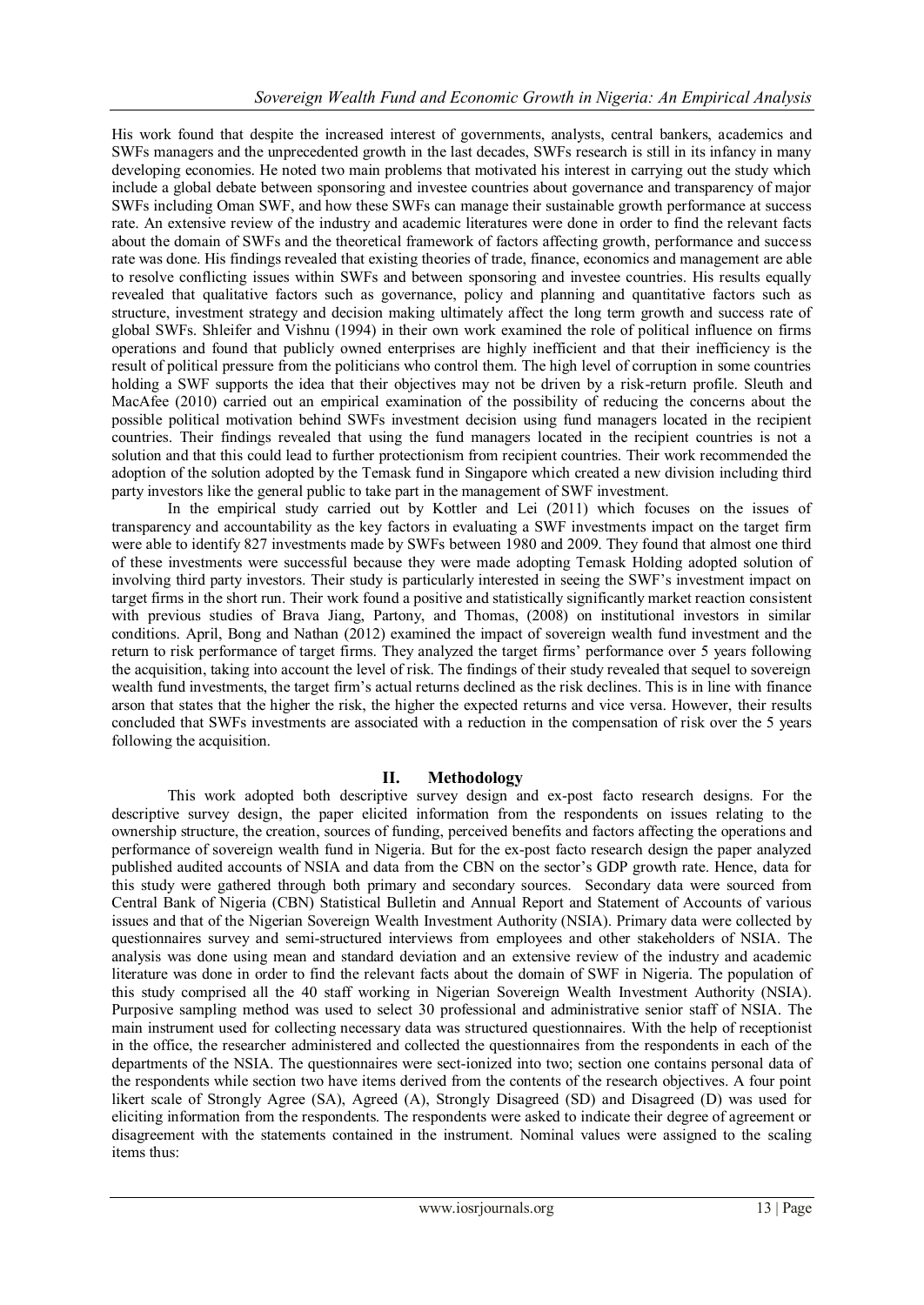| <b>Strongly Agreed</b>    | -               |                          | 4 points |
|---------------------------|-----------------|--------------------------|----------|
| Agreed                    | -               | $\overline{\phantom{a}}$ | 3 points |
| <b>Strongly Disagreed</b> | $\qquad \qquad$ | -                        | 2 points |
| Disagreed                 | -               | $\overline{\phantom{0}}$ | 1 point  |

Mean scores were used to answer the five research questions that guided the study. This was done by summing up the nominal values and dividing with the number of scaling items. The mean value of 2.5 was considered as the midpoint for acceptance. In other words, any item with a mean equal to or greater than 2.5 was accepted as strongly agreed or agreed while a mean less than 2.5 was rejected as strongly disagreed or disagreed. Therefore, accepted or rejected formed our decisive words.

To test the hypothesis of the study, this paper applied the econometric regression model of ordinary least square considered suitable as seen in the work of Peters (1998) for evaluating the relationship between dependent and independent variables. Hence, our study applied this model to evaluate the relationship between sovereign wealth fund and economic growth in Nigeria for the periods between 2011 and 2013. We determined the effect of SWF (as dependent variable) on the economic growth using gross domestic product (GDP) as independent variable and the major economic performance indicator. The hypothesis was tested at 0.05 level of significant.

# **III. Results**

#### **Research Question 1**

What is the ownership composition of Sovereign Wealth Fund (SWF) in Nigeria? **Table 1: Mean responses on the ownership structure of sovereign wealth fund in Nigeria**

| S/N | Items                                  |         |      | SD       | <b>Decision</b> |
|-----|----------------------------------------|---------|------|----------|-----------------|
|     | <b>Federal Government</b>              | 9.12    | 3.03 | Accepted |                 |
| 2.  | State government                       | $0.0\,$ | 0.00 | Rejected |                 |
| 3.  | Local government                       | 0.0     | 0.00 | Rejected |                 |
|     | Grand mean and standard deviation (SD) |         | 3.04 | 1.01     | Accepted        |

#### **Interpretation**

The data presented on **table 1** revealed that out of the three items listed, item 1 with the highest mean rating of 9.12 showed that all the respondents accepted that the ownership of the SWF in Nigeria rests solely in the hands of the central authority which is typical the federal government. In Nigeria, the parliamentary arm of the federal government approves the laws that establish the legal structure and legal basis of the SWF operations. Depending on the general separation of authority between the parliament and the executive branch of government, parliament may also have a role in determining the appropriate aggregate risk level of the SWF. In most cases, the federal government through its cabinet (the council of ministers) or the minister of finance carries out the functions of the SWF as the sole owner. This is an indicative that states and local municipals are not permitted to create and operate their own SWFs; rather they are mandated to contribute their own quotas towards the national sovereign wealth fund. In serious contradiction with our findings is the result of the work of Malan (2013) which found that there are some countries like United States where there is no national SWF, rather all the states and local councils are free to setup their own sovereign wealth funds. For instance, state of South Carolina has Carolinian palm oil Trust Fund (agric-based) SWF; state of Alaska has the Alaska Petroleum Fund (oil and gas-based) SWF, the state of New Mexico has the New Mexico state investment Trust Fund (a non-commodity) SWF and the state of Wyoming has the Wyoming Mineral Trust Fund (a mineral-based) SWF. Still on the issue of ownership structure of SWF, the study of Yusuf (2012) equally disagreed with our findings as it found that most countries that have a natural resources like crude oil such as Iran, Kuwait, Oman, Saudi Arabia, Libya, Qatar Venezuela and Australia the funds for the SWF come from the central government. State, regional, provincial or local councils are not forced or required to contribute to the national oil SWF.

# **Research Question 2**

What are the sources of funding available for the Sovereign Wealth Fund in Nigeria?

| Table 2: Mean responses on the sources of funding available for SWFs in Nigeria |
|---------------------------------------------------------------------------------|
|---------------------------------------------------------------------------------|

| S/N | <b>Items</b>                  |      | SD   | Decision |          |
|-----|-------------------------------|------|------|----------|----------|
|     | Excess oil-reserves           | 4.84 | 1.24 | Accepted |          |
| 6.  | <b>CBN</b> reserves           |      | 3.12 |          | Accepted |
|     | Balance of payment surpluses, | 2.57 | 1.06 | Accepted |          |
| 8.  | Budget and trade surpluses,   | 2.88 | 1.09 | Accepted |          |
|     |                               |      |      |          |          |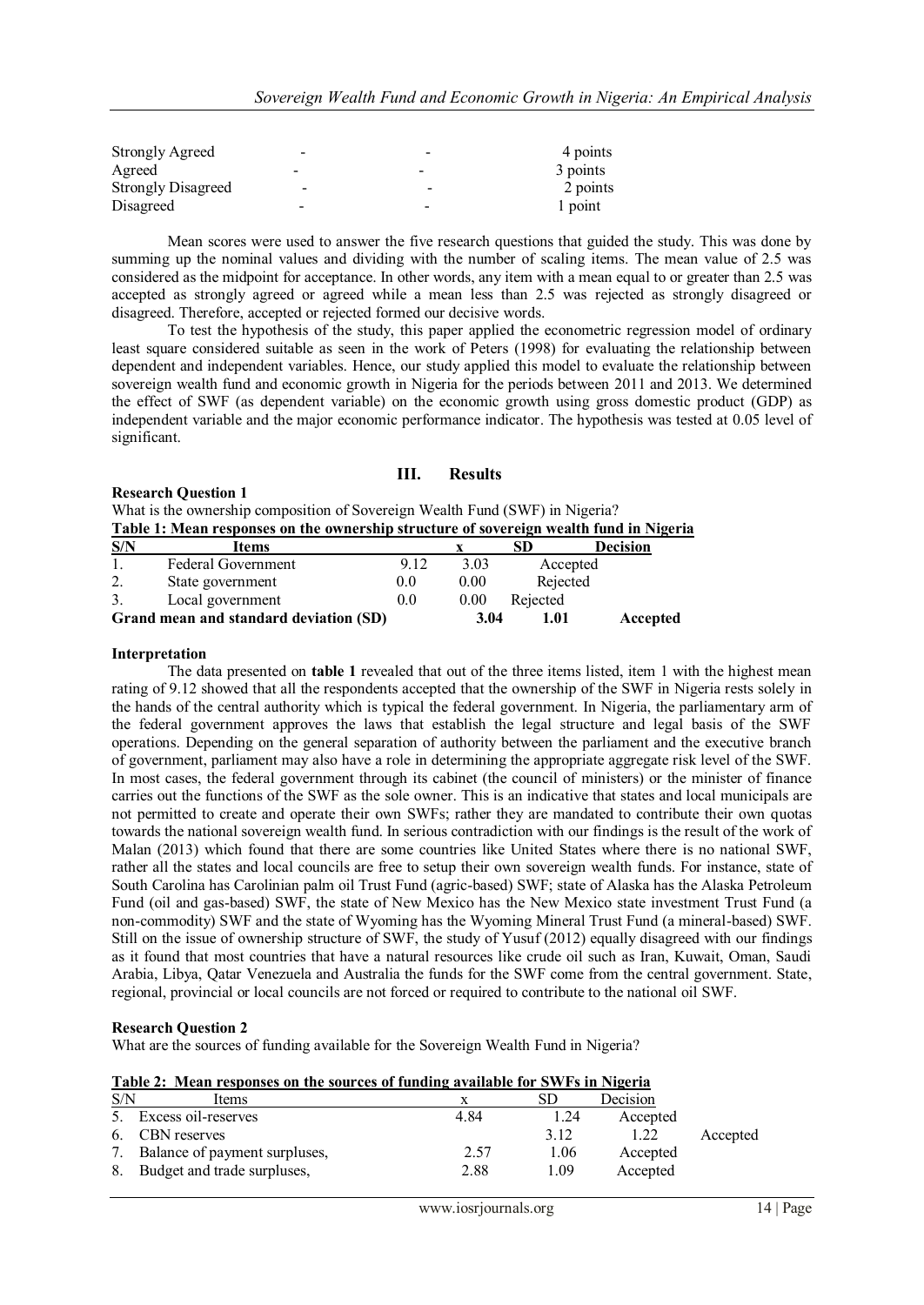| 9. The proceeds from privatizations,     | 2.56 | 111  | Accepted |
|------------------------------------------|------|------|----------|
| 10. Special Drawing Rights (SDRs)        | 1.22 | 0.28 | Rejected |
| 11 Official currency operations          | 1 02 | 0.06 | Rejected |
| <b>Grand Mean and Standard Deviation</b> | 2.60 | 0.87 | Accepted |

#### **Interpretation**

The data presented on **table 2** showed that item 5 has the highest mean score of 4.84 revealing that the excess oil reserves formed the major sources of SWF funding in Nigeria. Other observations include high mean scores of 3.12, 2.57, 2.88, and 2.56 obtained for items 6, 7, 8, and 9 respectively showing a common strong agreement among the subjects that these items are equally sources of funding available for sovereign wealth fund in Nigeria. Equally observed from the table is a low mean score of 1.22 and 1.02 for items 10 and 11 respectively which indicated strong rejection by the respondents, showing that special drawing rights and official currency operations are not the main good funding sources for sovereign wealth fund (SWF) in Nigeria.

#### **Research Question 3**

What are the perceived benefits of Sovereign Wealth Fund investment in Nigeria? **Table 3: Mean responses on the perceived benefits of Sovereign Wealth Fund in Nigeria**

| S/N | Items                                      |      | SD   | Decision |
|-----|--------------------------------------------|------|------|----------|
| 12. | Economic competitiveness                   | 2.62 | 1.07 | Accepted |
| 13  | Prudence in resources management           | 2.91 | 1.28 | Accepted |
| 14  | Back-up funds for future generations       | 4.82 | 1.08 | Accepted |
| 15  | Availability of an infrastructure fund     | 3.81 | 1.25 | Accepted |
| 16  | Creation of employment opportunities       | 2.43 | 1.01 | Rejected |
| 17  | Reduction in crimes and social devices     | 2.12 | 0.82 | Rejected |
| 18  | <b>Improved Gross Domestic Product GDP</b> | 2.32 | 0.94 | Rejected |
| 19  | Increased foreign direct investment (FDI)  | 2.71 | 1.06 | Accepted |
|     | <b>Grand Mean and Standard Deviation</b>   | 2.97 | 1.06 | Accepted |

#### **Interpretation**

The data presented on **table 3** showed that high mean scores of 2.62, 2.91, 4.82, 3.81 and 2.71 were obtained for items 12, 13, 14, 15 and 19 respectively indicating a common strong high degree of acceptance by the subjects that economic competitiveness, prudence in resources management, back-up funds for future generation, availability of infrastructure fund and increased foreign direct investment are the main perceived benefits of SWF to Nigeria and Nigerians. While a low mean scores of 2.43, 2.12 and 2.32 were recorded for items 16, 17 and 18 respectively, showing that the respondents vehemently rejected the issues of whether creation of employment opportunities, reduction in crimes and social devices and improved GDP are perceived benefits of the SWF. This is an indicative that these items are not and have not be shown any sign to be the perceived benefits of the SWF to the economy and citizens of Nigeria, rather the reverse is the case as cases of crimes and insecurities abound much in the country today and unemployment rate is nothing to talk about. On the issue of prudence in resources management, our finding is in line with the work of Madura (2003) which revealed that through SWF the culture of unrestricted spending of unanticipated income will be curtailed. Investments will be based on sound, clear and beneficial economic financial parameters as against reckless and frivolous spending by the government. Equally in agreement with our findings which revealed that availability of infrastructure fund, economic competitiveness and increased FDI are the perceived benefits of SWF was the study of Ujah (2009) which found that availability of an infrastructure fund is the main dividend of SWF as such funds would help provide intervention to critical areas of the Nigerian economy. These findings equally collaborate with the work of Gbogbo (2012) who posited that the Nigerian economy would certainly become more attractive for foreign direct investment (FDI) following the creation of NSIA in the country. He maintained that the high level of seriousness which the establishment of NSIA would be a good yardstick for measuring government's conducive environment to the global standards of accountability and efficient management of natural resources.

# **Research Question 4**

What are the challenges facing the creation and operation of Sovereign Wealth Fund in Nigeria? **Tab. 4: Responses on the challenges facing the creation of sovereign wealth fund in Nigeria**

| S/N | Items                                          | SD   | Decision |          |
|-----|------------------------------------------------|------|----------|----------|
| 20  | The drop in oil outputs                        | 3.42 | 1.08     | Accepted |
| 21  | <b>Opposition from State Governors</b>         | 2.81 | 1.02     | Accepted |
| 22  | The reduction of money for current expenditure | 2.41 | 1.07     | Rejected |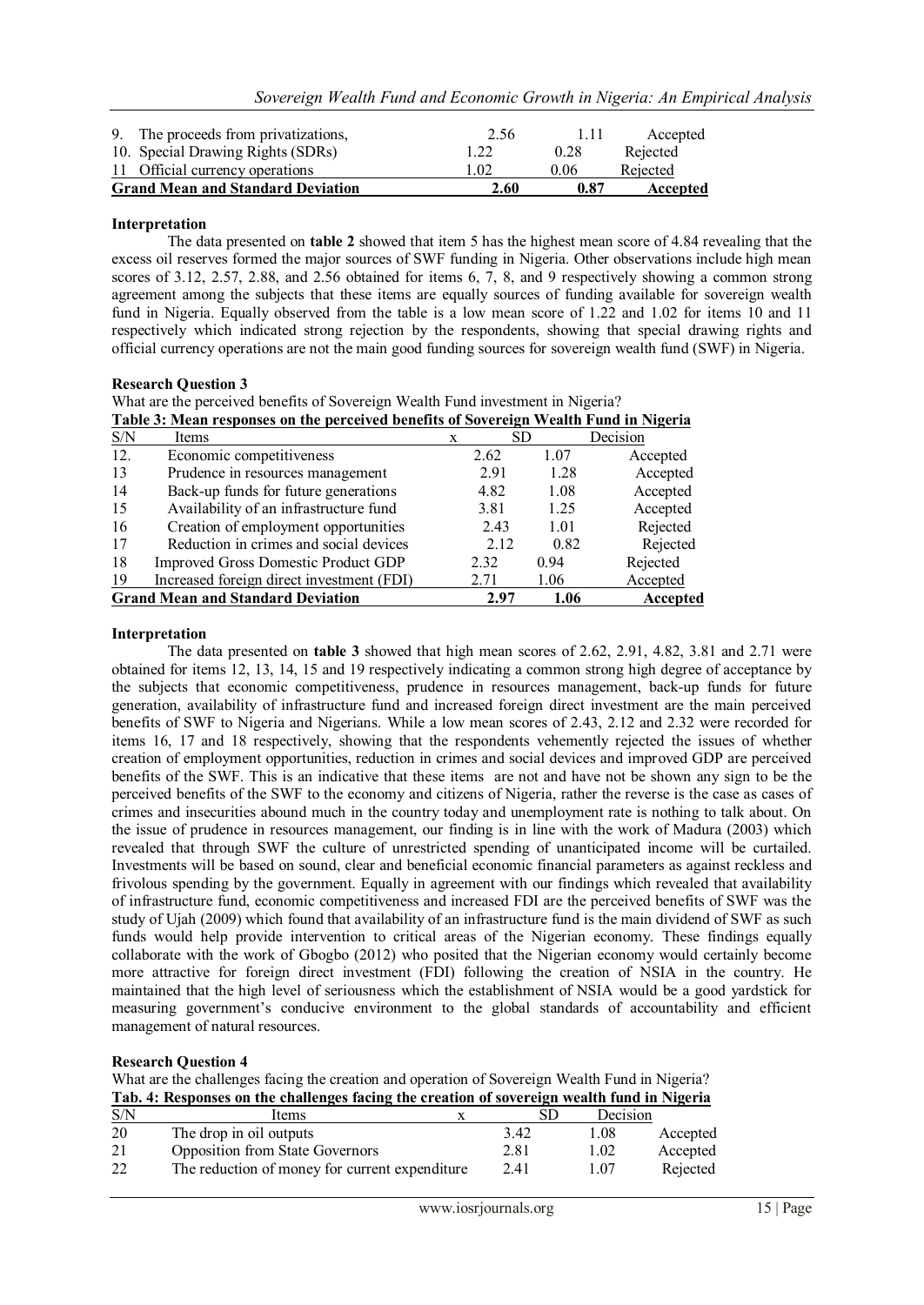|  |  | Sovereign Wealth Fund and Economic Growth in Nigeria: An Empirical Analysis |  |
|--|--|-----------------------------------------------------------------------------|--|
|  |  |                                                                             |  |

|    | 23 Bad governance and insecurity         | 3.61 |      | 1.12 | Accepted |
|----|------------------------------------------|------|------|------|----------|
| 24 | High level of corruption                 |      | 3.22 | 1.03 | Accepted |
| 25 | Un-conducive domestic environment,       |      | 2.91 | 1.03 | Accepted |
| 26 | High poverty line                        |      | 3.02 | 1.01 | Accepted |
| 27 | Lack of transparency and accountability  |      | 3.31 | 1.04 | Accepted |
|    | Political interference                   | 3.52 | 1.25 |      | Accepted |
|    | <b>Grand Mean and Standard Deviation</b> | 3.14 |      | 0.96 | Accepted |

# **Interpretation**

**Table 4** showed that high mean scores of 3.42, 2.81, 2.51, 3.61, 3.22, 2.91, 3.02, 3.31 and 3.52 were recorded for items 20, 21, 23, 24, 25, 26, 27, 28 and 9 respectively. These showed that out of 9 items listed only one item which is the reduction of money for current expenditures was rejected as being a challenge to the creation and operations of SWF in Nigeria, while eight (8) items were accepted as being the challenges that have faced or are still facing the SWF in Nigeria. Our finding is partially in line with what Majid (2012) revealed in his work which found that qualitative factors such as governance, policy framework, environmental stance, organizational structure, investment strategy, infrastructural position, decision making process and the overall state of the economy ultimately affect the creation, operation, performance and long term GDP growth rate of global SWFs investments. The work of Shleifer and Vishnu (1994) agreed with our findings, when it examined the role of political influence on firms and found that "public enterprises" including SWFs investments are highly inefficient and that their inefficiency is as the result of political interferences and pressures from the politicians who control them. Their results equally confirmed that the high level of corruption in some countries holding SWFs investment supports the idea that their objectives may not be driven by a risk-return profile. On the issue of lack of accountability and transparency being major hindrances to the operations of SWF in Nigeria, our findings are in complete agreement with the result of Chiejina, (2013) which found that transparency and accountability problems are the major issues that face Nigerian sovereign wealth funds investment. This assertion is in line with those of Yusuf (2011), Hassan (2013) and Utondu (2012) who concluded that to achieve increased SWF investment returns necessary to impact positively on the economy, all the stakeholders of the NSIA in this country need to permit a high degree of discipline in the running and management of the fund. Their studies advised that this can be achieved by ensuring that effort is made to see that the Fund operates in a leveling ground of no political manipulation and indecency of any sort. Though, the problem is not peculiar to Nigeria only, other countries especially the developing ones are also involved. Little wonder, April and Nathan (2012) in their study lamented that despite many notable exceptions and attempts by industry bodies in many countries to introduce standards and guidelines such as the sovereign wealth funds Limburg Model Transparency Index and the IMS's Santiago Principles, many sovereign wealth funds are still accused of operating with lack of investment transparency and accountability, hence do not come close to meeting acceptable standards of global corporate governance.

# **Research Question 5**

| To what extent has the sovereign wealth fund impacted to the GDP growth rate of Nigeria? |  |
|------------------------------------------------------------------------------------------|--|
| Table 5: Responses on the extent of contributions of the SWF on the GDP of Nigeria       |  |

| S/N | Items                                    |      |      | Decision        |
|-----|------------------------------------------|------|------|-----------------|
| 29  | Very High Extent                         | 0.31 | 0.04 | Rejected        |
| 30  | High Extent                              | 0.42 | 0.06 | Rejected        |
| 31  | Very Low Extent                          | 3.51 | 1 14 | Accepted        |
|     | Low Extent                               | 3.31 | 1.05 | Accepted        |
|     | <b>Grand Mean and standard deviation</b> | 1.89 | 0.57 | <b>Rejected</b> |

# **Interpretation**

**Table 5** showed that item 31 has the highest mean score of 3.51, followed by item 32 with a high mean score of 3.31; and these revealed that the respondents accepted strongly that the creation of SWF has not yet contributed meaningfully to the GDP growth rate of Nigeria economy. These findings are very much in line with the findings in the work of Sun and Heiko (2009) which found that there was no significant destabilizing effect of SWFs on equity markets, which is consistent with anecdotal evidence in the emerging economy of Indonesia. Their paper evaluates the short-term financial impact of SWF on selected public equity markets in Indonesia in which it was invested. Contrary to our result was the similar study of Rios and Louis (2009) which examined the emergency of sovereign wealth funds and its contributions to foreign direct investment in UK visa-a-visa the growth of the economy. Their work found that in the current world economy, sovereign wealth funds (SWFs) are hastily attaining significance as global financial players that impact positively on both the emerging and developed economies of the world. They argued that by engaging in foreign direct investment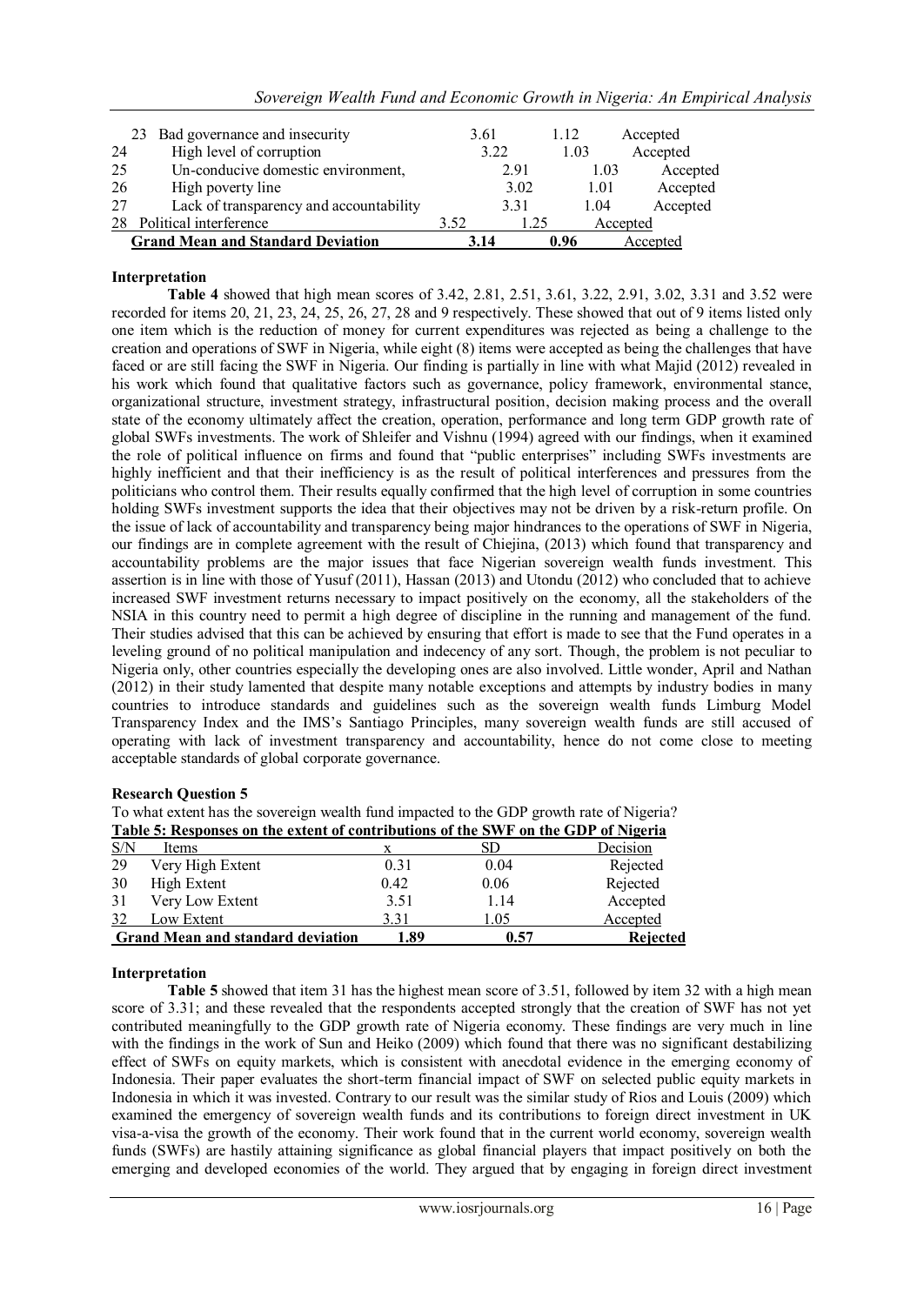(FDI), SWFs can play a role in sustaining the global economy via improved growth and development. Equally in disagreement with our findings is the work of Roderick (2012) which examined the potential impact that SWF encompasses as a tool for economic growth. His study found that SWF has the potential to sustain longterm economic development through job generation and enhancement of exports, hence increased GDP especially in emerging economies.

#### **Table 6: Regression Analysis of Sovereign Wealth Fund investment and the GDP Growth (a) Model Summary**

| wummu v |               |        |                      |                          |               |  |
|---------|---------------|--------|----------------------|--------------------------|---------------|--|
| Model   | R             | Square | Square R<br>Adıusted | Std.<br>Estimation error | Durbin-Watson |  |
|         | 705 (a<br>U.J | 0.2745 | 0.242                | 5785<br>54800            | $0.45$ ,      |  |
|         | --            | _____  | __                   |                          |               |  |

Predictor: (Constant) Sovereign Wealth Fund Investment Dependent Variable: Component of GDP Growth Rate

| (b) ANOVA |            |                |    |                          |        |        |
|-----------|------------|----------------|----|--------------------------|--------|--------|
| Model     |            | Sum of Squares | Df | Mean Square              |        | Sig.   |
|           | Regression | 10.033         |    | 10.033                   | 28.504 | .02(a) |
|           | Residual   | 15.222         | 39 | .194                     |        |        |
|           | Total      | 25.255         | 40 | $\overline{\phantom{a}}$ | -      | -      |

a. Predictor: (Constant), Sovereign Wealth Fund Investment

b. Dependent Variable: Component of GDP Growth Rate

| (c) Coefficients |                       |                              |            |                           |       |      |  |  |
|------------------|-----------------------|------------------------------|------------|---------------------------|-------|------|--|--|
|                  |                       | Un-standardized Coefficients |            | Standardized Coefficients |       | Sig. |  |  |
| Model            |                       |                              | Std. Error | Beta                      |       |      |  |  |
|                  | (Constant)            | 0.073                        | 0.065      | $-0.172$                  | 1.127 | .26  |  |  |
|                  | SWF investment to GDP | $-2.803$                     | 0.005      | $-0.235$                  | . 568 | .12  |  |  |

a. Predictor: (Constant), Sovereign Wealth Fund Investment

b. Dependent Variable: Component of GDP Growth Rate

#### **Interpretation**

From the result in **table 6** the calculated t-value for the independent variable (SWF) is -1.568 while the critical t-value at 5 percent significant level is 2.35 percent.

**Decision rule:** Accept the null hypothesis if the calculated t-value is less than the critical value otherwise reject  $H<sub>0</sub>$  and accept the alternate hypothesis.

Using the computed results as shown above, the calculated t-value is -1.568 and it is less than the 5 percent critical value of 2.35. Therefore, we rejected the alternative hypothesis and accepted the null hypothesis which states that there is no significant positive relationship between sovereign wealth fund investment and economic growth in Nigeria. This is an indicative that there is a negative insignificant relationship between the sovereign wealth fund and the GDP growth rate in Nigeria, indicating that it has not contributed much to the growth of Nigerian economy. Sequel to this, our work concluded that sovereign wealth fund has not impacted significantly on the performance (GDP) of the Nigerian economy. This might be as a result of its newness in Nigeria. This result is in total agreement with the study of Yusuf (2011) and Uzowuru (2012) in which their findings affirmed that the creation of sovereign wealth fund in Nigeria is yet to impact on the growth (GDP) of the economy.

# **IV. Conclusion**

This study highlighted the effectiveness of the sovereign wealth fund in Nigeria in the growth and development of the economy from 2011 to 2013 with particular reference to the Nigerian Sovereign Investment Authority (NSIA). The study explored both theoretical and empirical evidence as bases for the research. From the empirical study it was revealed that the Sovereign Wealth Fund has gained significance recognition in the present global economy and has been acknowledged as a catalyst and a veritable channel for economic growth especially in developed economies but the contributions has been less than satisfactory in Nigeria. In other words, the investable fund has not impacted much on the GDP growth of the Nigerian economy owing to the fact that it is still new in Nigeria. However, the study has ascertained the purposes of creating sovereign wealth fund, its ownership structure, factors affecting its sustainable growth and performance, sources of funding, challenges and the perceived benefits of it to the economic growth of Nigeria and the welfare of the citizenry. Therefore, it becomes imperative that Nigerian Governments at all levels should ensure that the investment is not abused and this can only be delivered through insistency on accountability and transparency in the management of the fund. Only when this is done would the dream and dividends of the sovereign wealth fund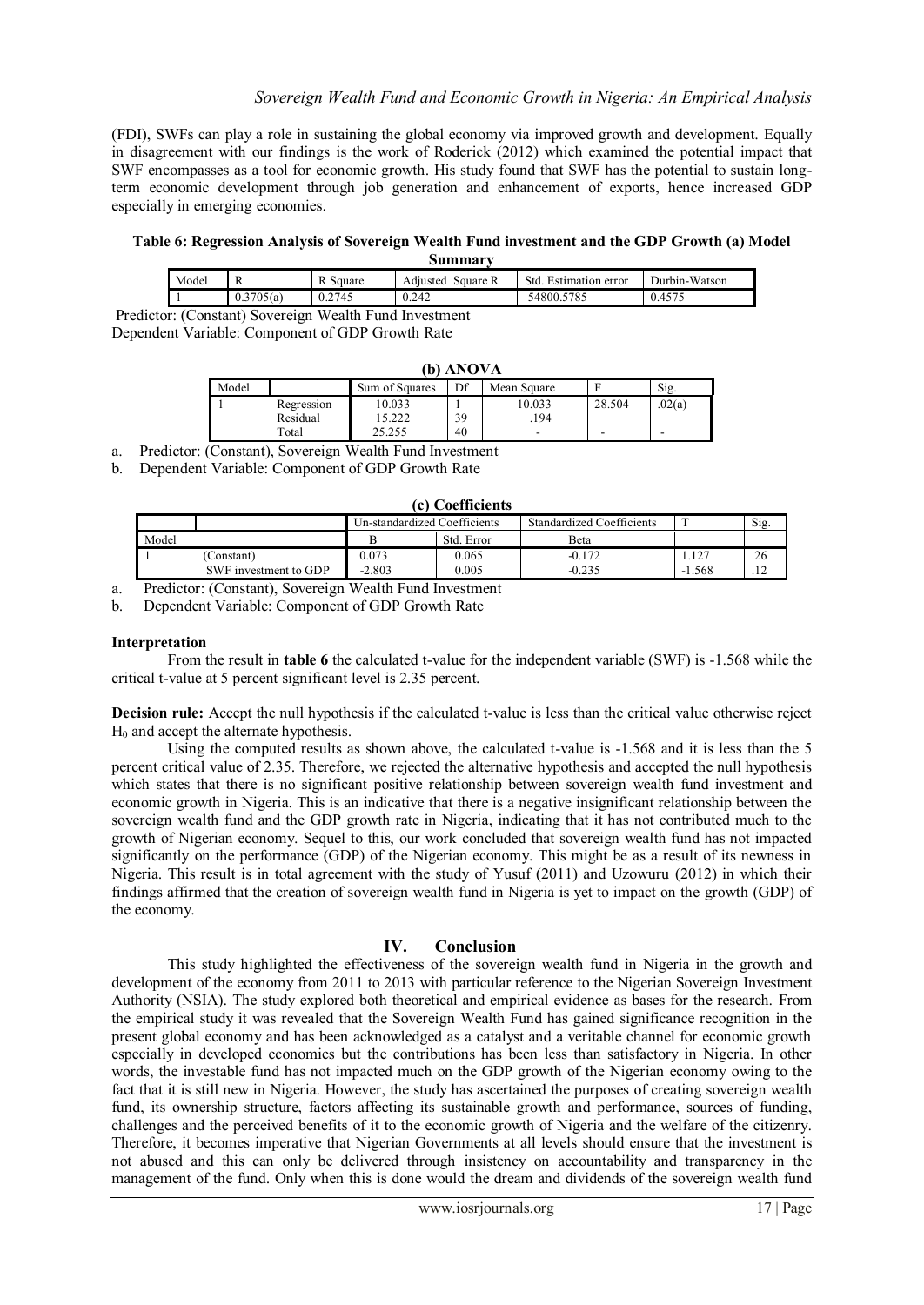investment become realities in Nigeria for the overall growth and development of the economy, hence increased foreign direct investment. In conclusion, considering the wide range of conflicting empirical studies on how sovereign wealth fund investment in developing countries affect the growth of the economy, distribution of income, infrastructural development, employment and some non-economic indicators like culture and politics, one cannot draw inference from them with any minimal acceptable level of confidence. Nevertheless, efforts should be geared towards nurturing the NSIA to attain sustainable growth and impact greatly to the economy because to whom much is given much is expected.

# **V. Recommendations**

Though, Nigeria has spent more than half a century after the discovery of crude oil in commercial quantities without establishing a sovereign wealth fund. The costs of this delay in creating SWF to the country in terms of financial, social, economic, human development, revenue generation are quite enormous and cannot be accurately quantified. To regain the lost grounds, the public, the investors and the Nigerian governments at all levels should support and fast-forward efforts towards catching up with the global move geared towards appreciating the relevance of the SWF investment.

The study equally recommended that adequate supervision and monitoring of the fund should be demanded and pursed if the government wants to turn the birth of NSIA into fortune not misfortune for the growth of the economy and betterment of Nigerians. This can be achieved by ensuring that its affairs must not be mired in politics and should be transparently handled just like in developed nations of the world. The operations and affairs of the Fund should be divorced from the political interests and interferences if it is to deliver the required dividends. Moreover, for the SWF to succeed and deliver the required objectives in Nigeria it should be allowed to operate under the atmosphere of peace, hence, the federal government should not make it a national issue, states and local councils should be allowed to create and operate their own SWFs separately, quite separate from the national. Nigeria should learn from countries like United States where there is no national SWF, rather each state is free to setup its own sovereign wealth fund. For instance, state of South Carolina has Carolinian palm oil Trust Fund (agric-based) SWF; state of Alaska has the Alaska Petroleum Fund (oil and gas-based) SWF, the state of New Mexico has the New Mexico state investment Trust Fund (a noncommodity) SWF and the state of Wyoming has the Wyoming Mineral Trust Fund (a mineral-based) SWF.

Equally recommended by this paper is the serious need to resolve the issues surrounding the status of the Excess Crude Account (ECA) which has remained as the centre of the disagreements and conflicts among the different tiers of government of Nigeria. Excess oil reserves were previously allocated to the ECA which was set up in 2004 as a stabilization fund to meet the country's yearly budget deficits and to contribute to the development of local infrastructure. The constitutionality of the ECA has been brought into question and controversy. Unless the issues surrounding the states of the ECA are permanently resolved it would continually impact negatively on the ability of the NSIA to deliver the required dividends of SWF investment to the nation.

Again, transparency and accountability in reporting must be seen as major watch words and features of the Nigerian Sovereign Wealth Fund Investment Authority. Unfortunately, the indecent actions of some government officers who handle such laudable investment tarnish the image of the Nigerian sovereign wealth funds, thereby damaging the image of Nigeria internationally. As matter of facts, the problem does not lie so much with the magnitude of returns on sovereign wealth fund investment flows to Nigeria as with the form in which it is given but on accountability and transparency. This is a situation that clearly must be addressed for the long term benefits of SWF investment to be realized, it is not good enough for our government, the industry and the stakeholders of this nation to just sit back and accept the situation as it is. Something must be done to guide and control the situation, once this is achieved, there is every hope that the investment will deliver the required dividends as witnessed, testified and enjoyed by other countries. We could equally emphasize that sovereign wealth fund investment cannot contribute much to the economic growth and development of Nigeria if it is directed primarily to infrastructural development and future generations than to investment viable projects that promise violet returns. Sovereign wealth fund investment can be very effective if it is directed at improving and expanding managerial and labour skills necessary for efficient production of goods and services. Hence, the authorities concerned should try and nurture the Fund with sincerity of heart and determination to make the investment yield the required results for the benefits of all and sundry in Nigeria. Finally, efforts should be made to divorce the fund from politics, abuse and mismanagement such as embezzlement, misappropriation and diversion of fund for personal or sectional enrichment.

# **Policy implications**

Given the results of our study, we therefore suggest for policy implementation that; it is logical to control and closely monitor the activities and operations of the Nigerian Sovereign Wealth Investment Authority (NSIA) in line with the laid down clearly defined policy objectives, policy targets and policy strategies so as to reap the dividends of such huge colossal investable fund. The activities of the anti-corruption agencies in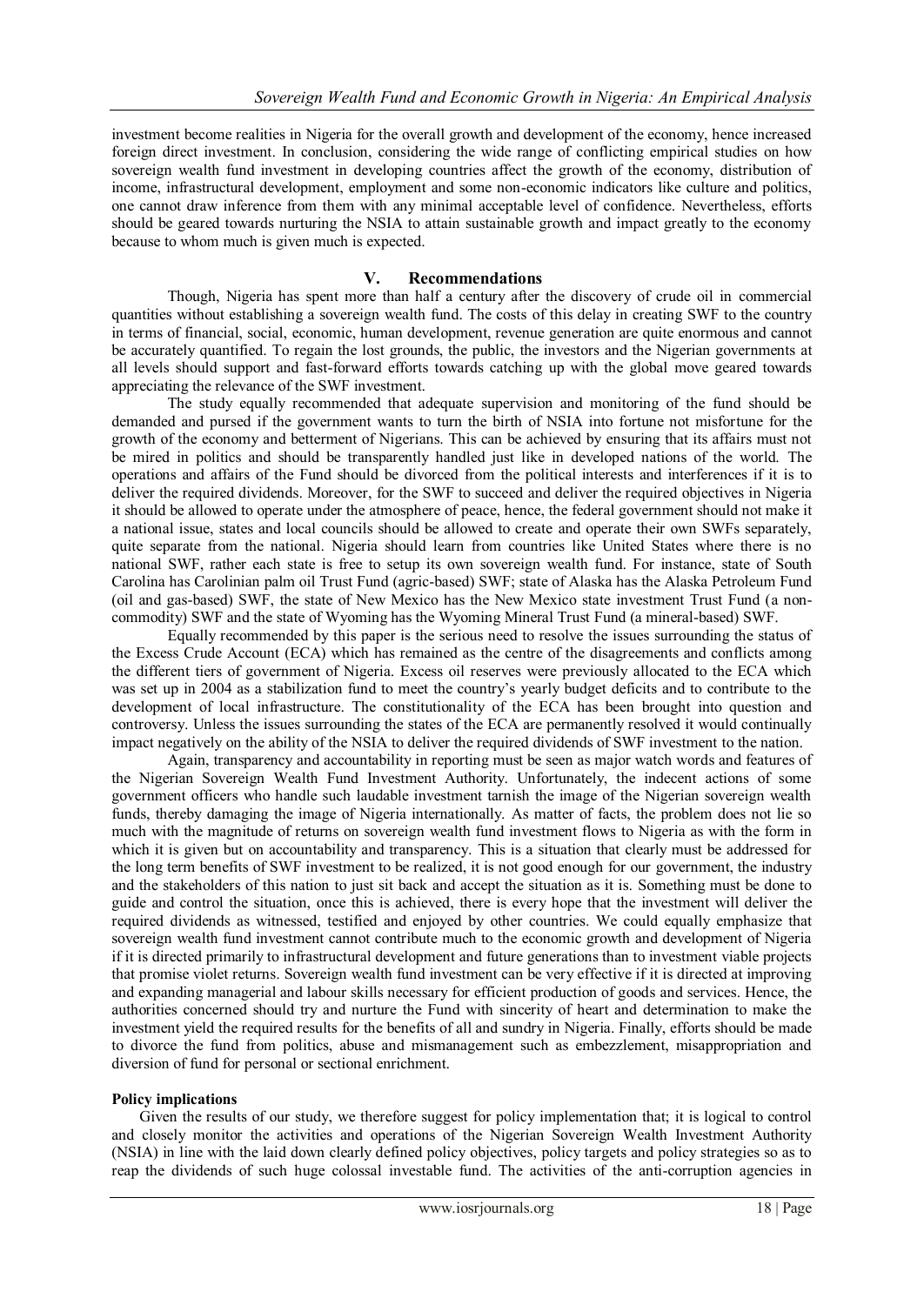Nigeria like the Economic and Financial Crimes Commission (EFCC) and the Independent Corrupt Practices Commission should be strengthened and directed directly to monitor closely the activities and operations of sovereign wealth fund investment. It is high time Nigeria as a giant of Africa put in leadership positions honest individuals who would serve as role models to manage sensitive areas like NSWA so as to minimize corruption with its negative impact on economic growth and development of Nigeria. Aside from this, with the up and down movement of sovereign wealth fund investment returns, Nigeria needs to design a policy framework that will make provision for juxtaposing it with foreign direct investment in order to maintain high levels of discipline necessary for increased returns and employment opportunities within the country. Obviously, the degree to which sovereign wealth fund investment makes or mars a developing country like Nigeria will be heavily influenced by the policy choice of the Federal Government.

#### **References**

- [1]. Abdullah, G. (2009) "Institutional Investors and Sovereign Wealth Fund Investment" Journal of International Economics, (22), 221- 248.
- [2]. Abuba, A.C. (2011) "Sovereign Wealth Fund and Economic Growth in Nigeria" Journal of Financial Studies, (12), 111-120 Afolabi, A.H. (2013) "An analytical evaluation of the relationship between Sovereign Wealth Fund and Economic Growth and Economic Freedom in Nigeria, Journal of Financial Studies, Vol. 5, No 12
- [3]. Albesola, E., Serena, J. M. (2008), Reserves, Sovereign Wealth Funds and the Resilience of Global imbalances; Economic Notes by Halva Monte Dei Paschal Di Siena Spa, 37, 3.
- [4]. Anderson, E. C. (2009). Take the Money and Run, Westport: Prater Security International.
- [5]. April, M. L. and Nathan, M. (2012), "Sovereign Wealth Fund Investment and the Return-to-Risk Performance of Target Firms", Journal of Financial International, (8), 21.
- [6]. April, M.L., Bong. S.L. and Nathan, M. (2012). "Bilateral Political Relation and Sovereign Wealth Fund Investment, Journal of Corporate Finance Vol. 12, No.18.
- [7]. Arizonan, J., Glick, R. (2008). SWF: Stylized Facts About their Determinant and Governor, Working Paper Published in December 2008, Available o[n http://www.nber.org/papers/w](http://www.nber.org/papers/w)
- [8]. Bahgat, G. (2008)," Sovereign Wealth Funds: Dangers and Opportunities", Journal of International Affairs, Vol. 84, No. 6. [9]. Balin, B.J. (2010), The Impact of Global Economic Crisis on Sovereign Wealth Funds, Asia –
- Balin, B.J. (2010), The Impact of Global Economic Crisis on Sovereign Wealth Funds, Asia Pacific Economic Literature, the Australia National University and Blackwell Publishing Asia.
- [10]. Barney, J.B. (2001), "Firm Resources and Sustained Competitive Advantage" Journal of Management, Vol. 5, No. 17.
- [11]. Barney, J.B. and Hesterly, W.S. (2008), Strategy Management and Competitive Manager. New York: Reason Prentice Hall.
- [12]. Beemer, J. (2010), Sovereign Wealth Funds SWFs. The end of the Free Market: Who wins the way between States and Corporation? New York: Penguin Group.
- [13]. Bernstein, S. Scholar, A. and Lerner, J. (2009). "The investment strategies of sovereign wealth funds", working paper 14.861, National Bureau of Economic Research, Ambridge, Available at http://www.nber.org.paper/w14861
- [14]. Brown T.M. (2011) "Sovereign Wealth Fund Investment and the Return-to-Risk Performance of Target Firms". International Journal of Financial Studies, vol. l, No. 12.
- [15]. Chandra, S., Shadwell W.G. (2007), Crossing Disciplinary Boundaries. Applying Financial Portfolio Theory To Model The Organization of the Self-Concept, Journal of Research in Personality, (41) 2.
- [16]. Chiejina, N. (2013), Nigerians to Pay for Amenities Financed with Sovereign Wealth Fund. The Nation Newspaper, 30 June, pp. 12
- [17]. Daniel, D. and Brickman, P. (2001). "Block Ownership of Sovereign Wealth Fund and Firm- Specific Information" Journal of Banking and Finance, Vol. 12, No. 33.
- [18]. Das, U. Miserere, A. and Vander Horal, H. (2010). Economics of Sovereign Wealth Funds: Issues for Policymakers, Washington: International Monetary Fund.
- [19]. Gbogbo, B.E. (2012), Nigeria Sovereign Wealth Funds to Start Investing in March, This Day,30 June, pp.10.
- [20]. Gbogbo, B. (2012), Nigeria Sovereign Wealth funds to Start Investing in March Bloomberg, Com. Retrieved 30 June.
- 
- [21]. Grieve, M.T. (2008). "Hedge Financial Activism, Corporate Governance, and Firm Performance" Journal of finance, 12, 63. Hassan, T.S. (2009), Sovereign Wealth Funds. Their Investment Strategies and Performance Paper Available at [http://ssrn.com/abetrad.=12-62383.](http://ssrn.com/abetrad.=12-62383)
- [23]. Helene, R. (2008), "the Effect of Sovereign Wealth Funds" Investigation on Stock Markets" Diss. University Park (Quest Nanette). [24]. Hellene, H. and Lund-lad, I. (2008). A Survey of Blok holders and Corporate Contr
- [24]. Hellene, H. and Lund-lad, I. (2008). A Survey of Blok holders and Corporate Control" Economic Policy Review (9), 112.<br>[25] Inokotong J. (2013). Nigerian Sovereign Investment Authority Unfolds Areas of Interest. This
- Inokotong, J. (2013), Nigerian Sovereign Investment Authority Unfolds Areas of Interest. This Day, 30 May, pp.10
- [26]. IWG (International Working Group of Sovereign Wealth Funds), 2008, Sovereign Wealth Funds; Generally Accepted principles and Practices – "Santiago Principles" (Washington)
- [27]. Jen, S. (2007). When financial Institutions are large shareholders; The Role of Macro corporate Governance Environments; Journal of Finance, (8) 61.
- [28]. Kottler, K and Lei, D. (2011). "Friends or foes. Target Selection Decisions of sovereign wealth funds and their consequences. "Journal of Financial Economics, (12) 101-122.
- [29]. Lam, D and Rossi, T. (2010). "Dyadic Military conflict, Security Alliances, and Bilateral FDI Flows" Journal of International Studies. Vol. 5 No. 41.
- [30]. Majid A. (2012) "Analytical study of Sovereign Wealth Funds, Strategies and Policies: a case study if Oman Sovereign Wealth Fund. A Thesis Submitted for the Degree of Doctor of Philosophy Brunel Business School Brunel University.
- [31]. Malan, R. (2013), Becoming Boring: Lessons from Modern Monetary Policy for Sovereign Wealth Funds. Paper presented at the Biennial Conference of the Economic Society of South Africa, University of the Free State, Bloemfontein, South Africa. September.
- [32]. Peters, A.C, (1998), the role of sovereign wealth fund in Economic Growth in Thailand" Journal of Policy modeling, 22, (4); 88-98.<br>[33]. Rice, K. (2013), Volatility Delays Investment from Nigeria Sovereign Wealth Fun
- Rice, K. (2013), Volatility Delays Investment from Nigeria Sovereign Wealth Fund. Financial Times, Nigeria: Daily Times Publication 29 June pp. 12
- [34]. Rozanor .T. (2006) A Blueprint for Sovereign Wealth Fund Best Practices, London: Peterson Institute.
- [35]. Ruth Rios, M. and Louis B., (2009)."The Emergency of Sovereign Wealth Funds as Contributors of Foreign Direct Investment". Oxford Business and Economics Conference Program.
- [36]. Schlerfer, A., Vishnu, A. (1994), "Politicians and Firms" Quarterly Journal of Economics, Vol.12, No 109.